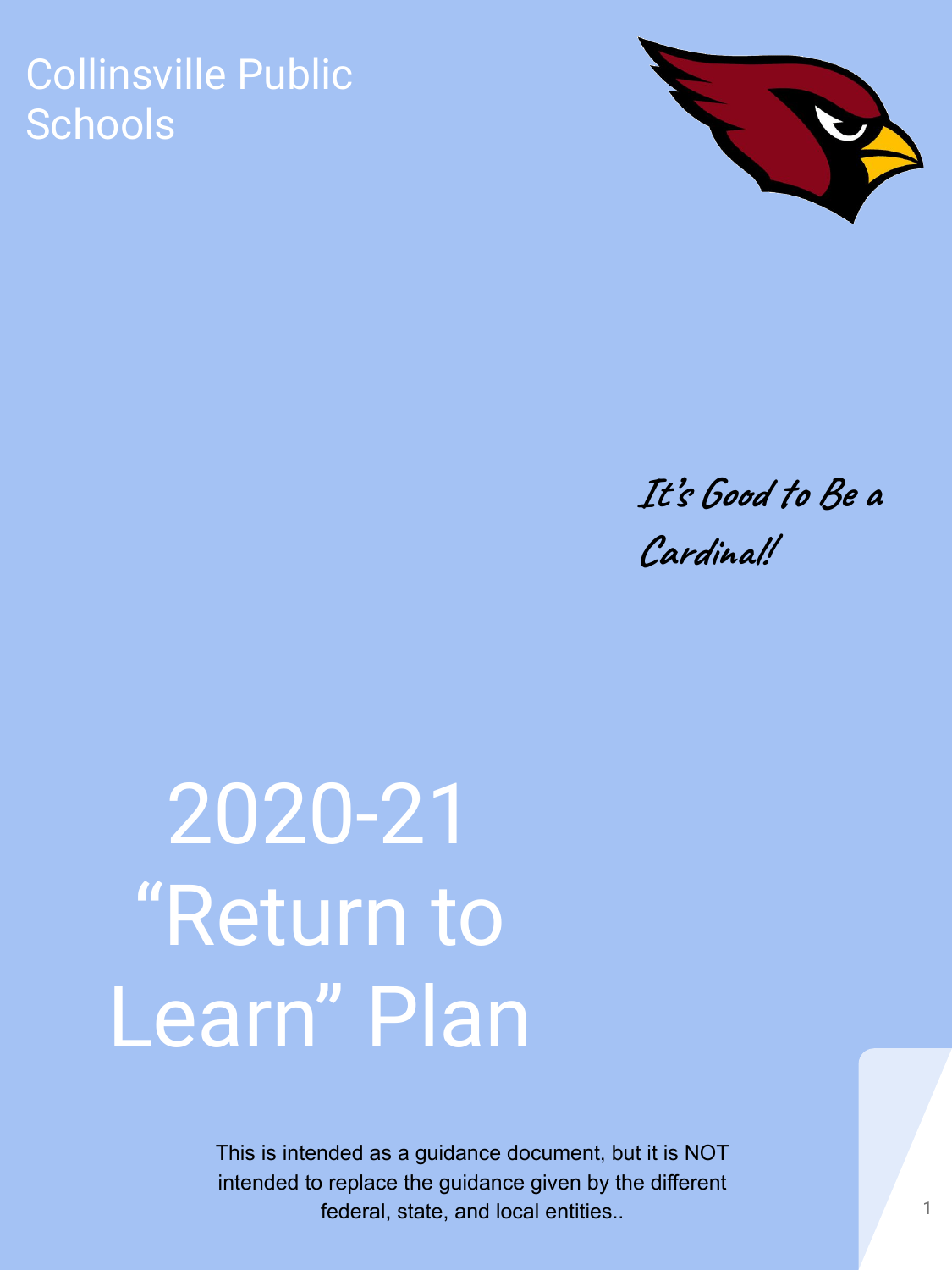Cardinal patrons, parents, staff and students,

First, I'd like to thank all of you for your support and patience through this unprecedented time. We have created this plan to aid in navigating the reopening of our school where employees, students, and families feel safe and to help mitigate the impact of COVID-19 conditions upon returning to the district. The guidelines referenced in this plan are based on guidance from including (but not limited to) the following: U.S. Centers for Disease Control and Prevention (CDC), Oklahoma Department of Health, Tulsa County Health Department, Governor Stitt's Executive Orders (including the OURS plan), and the Oklahoma State Department of Education. Regular updates will be made to this plan based on information provided by these various federal, state and local agencies.

While it is our hope and goal to create and maintain the safest environment possible, to say that there won't be risks would be dishonest. For example, there is absolutely no way to maintain 100% "social distancing" in a school settings such as hallways, buses, and classrooms.. However, we are going to do everything we can to implement and do it when we can, hopefully minimizing the times we can not.

Within this plan, you will find several "new" policies and procedures. Please know that none of these are meant to be punitive or malicious...they are all from current guidance and determined to be what is best for our entire school system at this time. Our hope is that some of these are just temporary; however, we must be diligent and consistent in their implementation.

You will also find an "Academics" section in the back of this plan. This is there to help define and describe some terms that our district will be using in describing the various learning models and methods we have available to our students and their families. Please contact your student's building principal with any questions regarding any of this information.

This plan is not meant to be the "end all" for this pandemic and our response to it. It will change as we get more data and information. Also note that we are just like you in that we hear all kinds of things daily and continually have more questions. We share in the frustration that occurs when everything is not crystal clear. We realize there are so many levels of anxiety, worry, and unknowns. Our wish is to be a stabilizing influence on your student and to provide them the complete education that we all want for our children. I genuinely hope that a lot of our "new" protocols and procedures can be lifted as the situation improves...I'd like to to see these as temporary. Until then, I truly believe in our staff, our community, our parents, and our kids...we will get through this together!

Lance West - Superintendent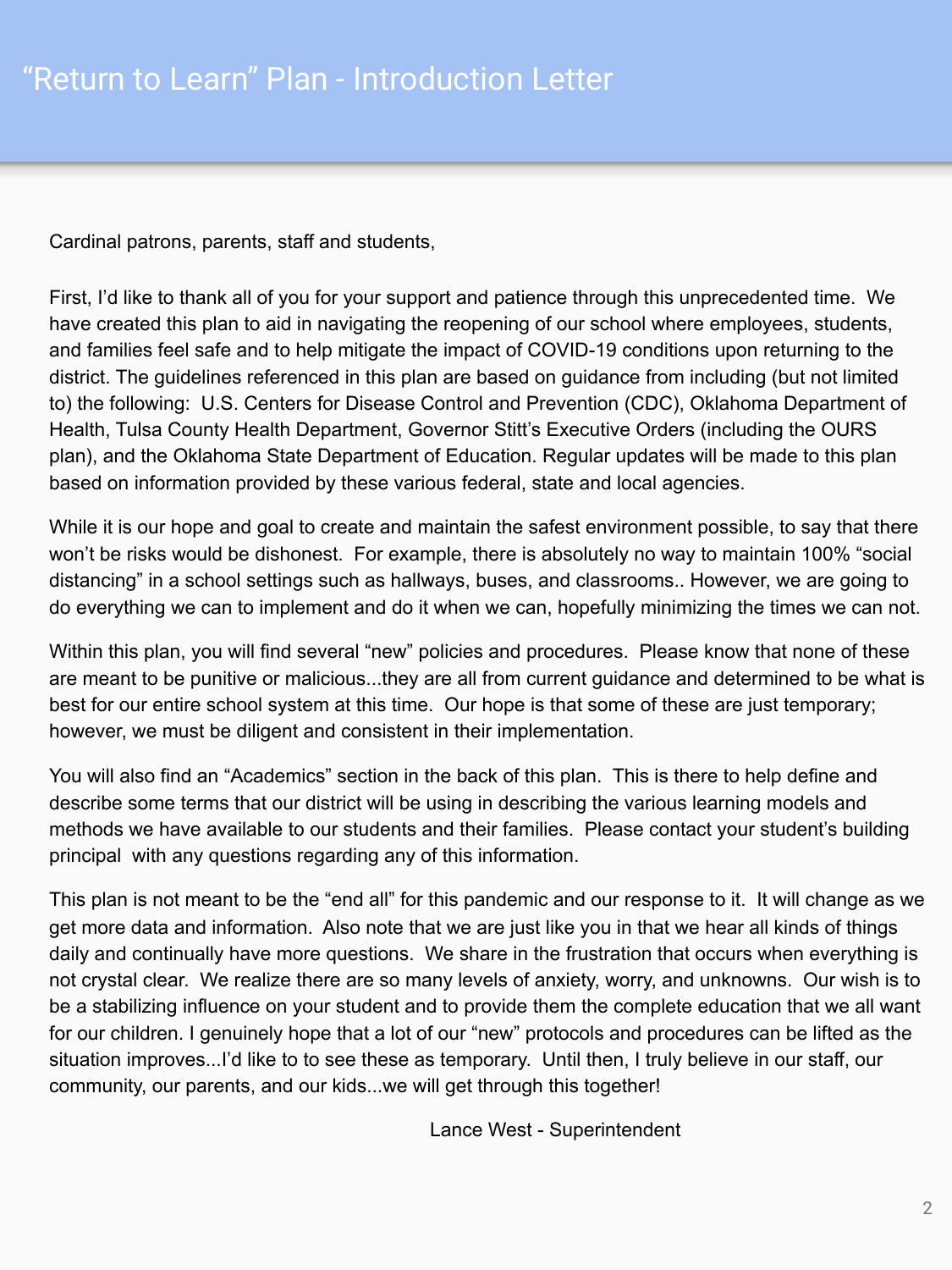## GLOSSARY

- **1. School Operation pgs. 4 16**
- **2. Academics pgs. 17 29**
- **3. Communications, pgs. 30 35 App Info, FAQs**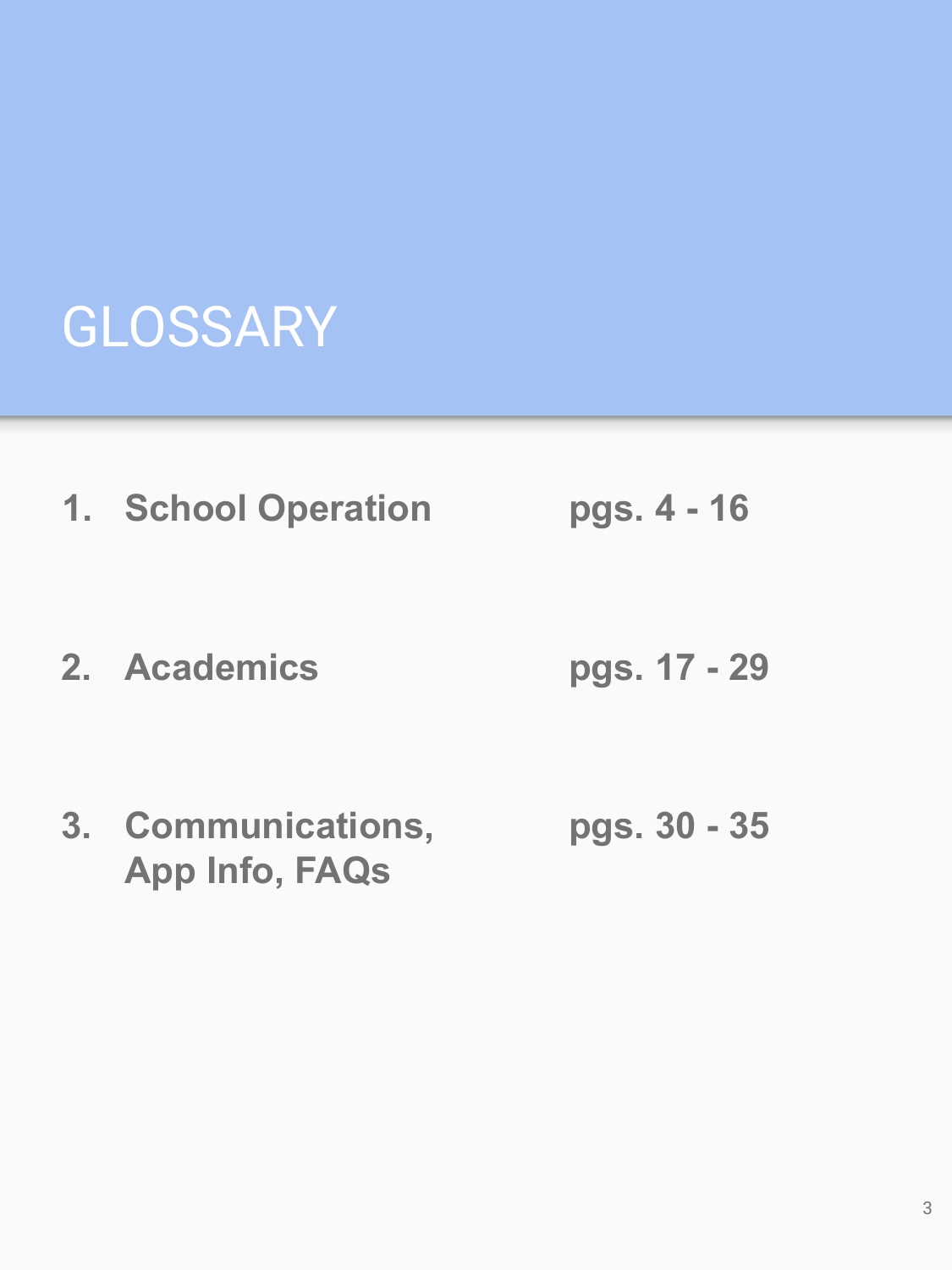## SCHOOL OPERATIONS

School Operations is a broad category. As a result of the myriad operational adjustments necessitated by COVID-19, and in keeping with the most up-to-date information on spread of the virus, School Operations for our district will be dissected by the following categories:

- 1. Public Health Protocols
	- A. Screenings
	- B. Social Distancing
	- C. Exposure Guidelines
- 2. Environmental Factors and Mitigation Strategies
	- A. Use of PPE
	- B. Good hygiene practice promotions
	- C. School Cleaning Procedures
- 3. School Day
	- A. Adjustments to "traditional" day
	- B. Classroom reorganization
	- C. Student Transportation
	- D. Mental Health Resources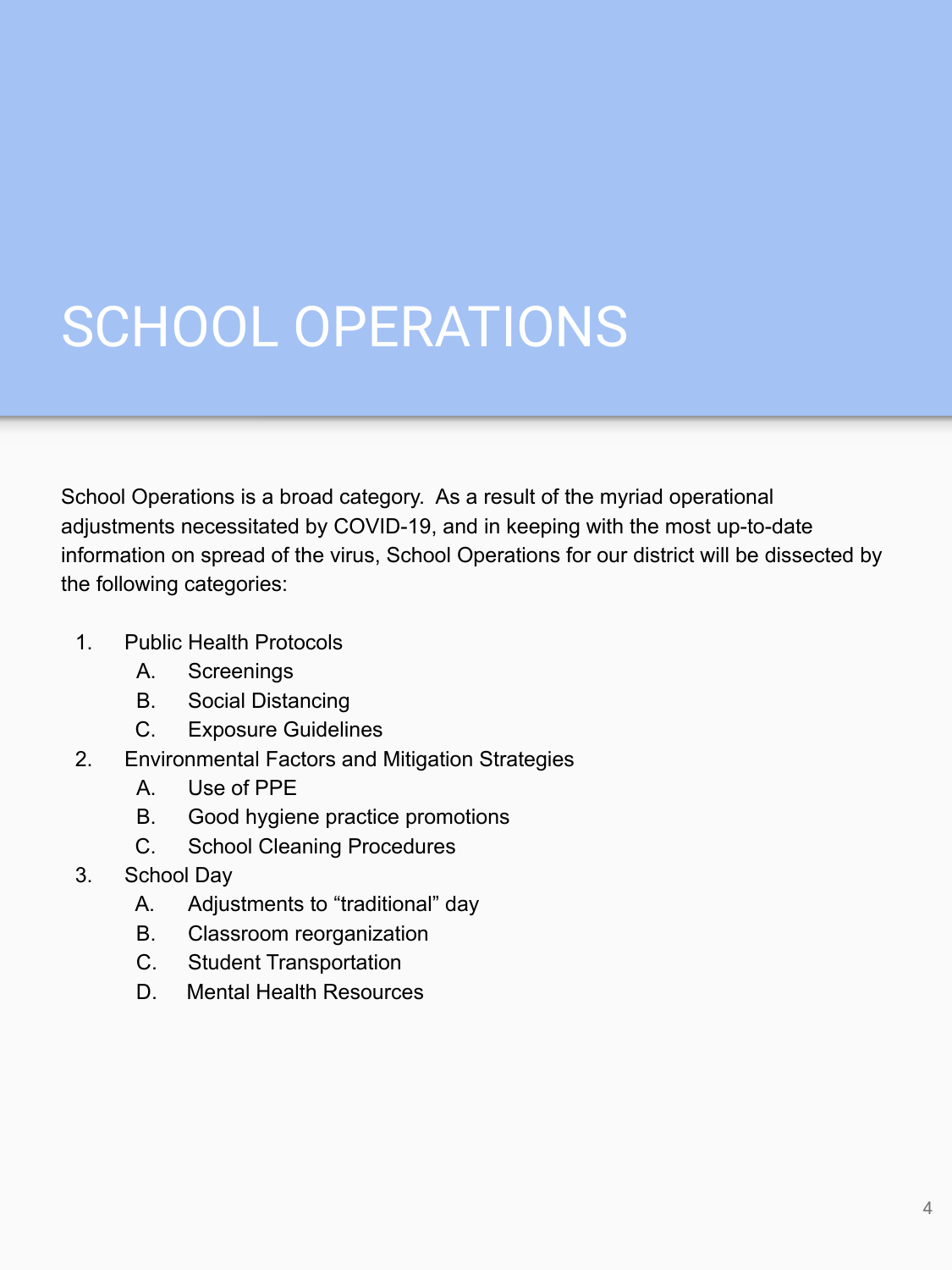## *PUBLIC HEALTH PROTOCOLS*

## A. Screenings

## **STAFF:**

- Each employee will complete the *"Employee Self-Screening"* form upon arrival at his/her place of employment.
- Temperature checks may be administered at arrival. This will be determined by the current guidance available.
- At any time during the day, if a staff member has a fever, they will be required to go home immediately.

## **STUDENTS:**

- Unless guidance changes, we will not be doing temperature checks on our students. However, as would happen in the past, we will check student's temperature if they show signs of possible fever.
- If a fever is detected at any time during the day, the student will be isolated until arrangements are made to pick them up.
- Students will be administered the *"Student Self-Screening"* form prior to arriving at school. THIS DOCUMENT DOES NOT NEED TO BE RETURNED TO THE SCHOOL.
- *- Please do not send your child to school if they have a temperature or are symptomatic of any contagious illness.* It is extremely important that our families partner with us in monitoring the health of our students and families.

## **VISITORS:**

- All visitors will be required to complete the *"Essential Visitor Screening"* form and have temperature taken before entry into the building. They will also be required to wear a mask for the duration of their visit.
- All visits must be scheduled and pre-approved by building administration.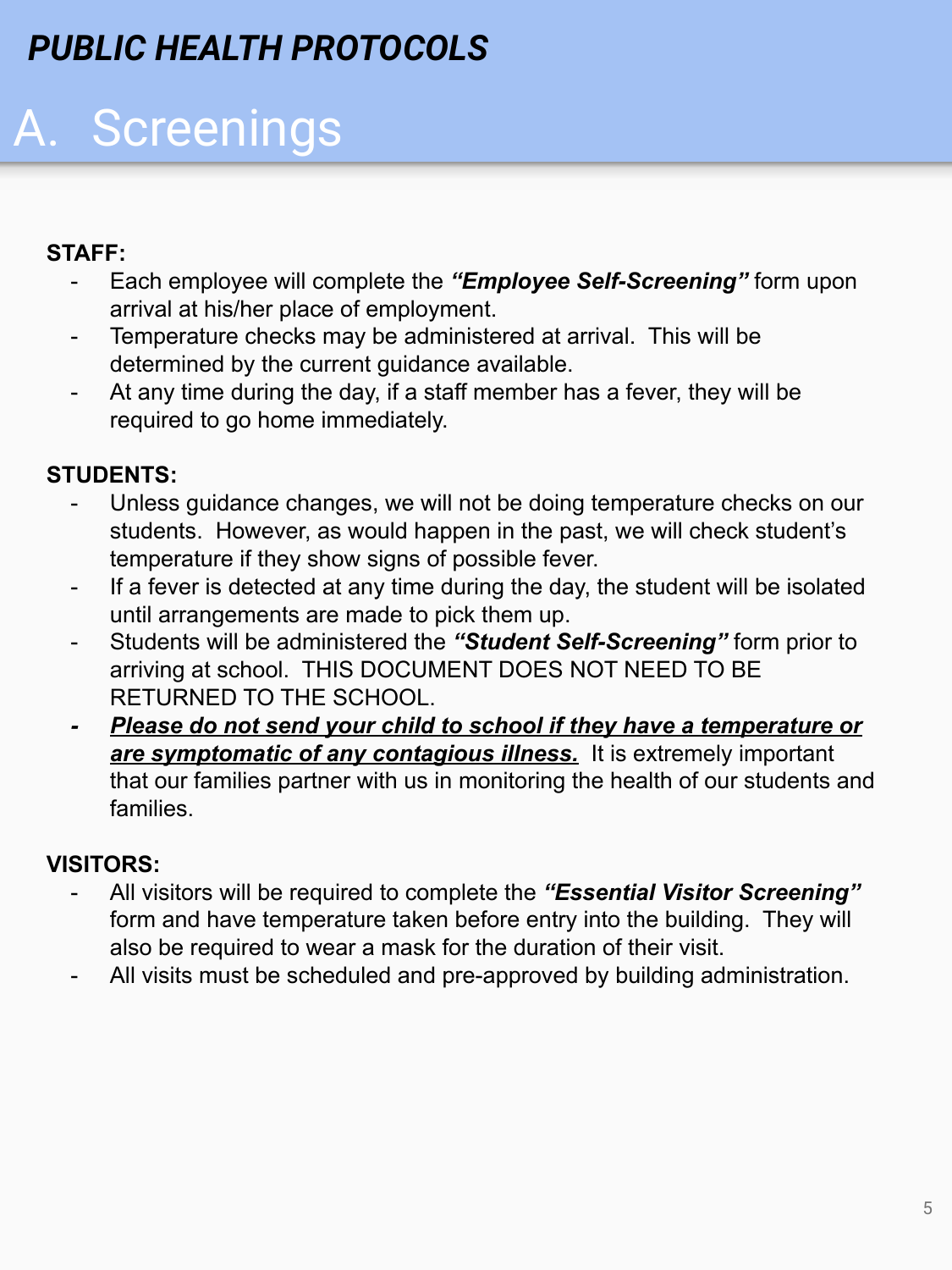## **EMPLOYEE SELF-SCREENING Form**

The following self-screening protocol must be distributed to all employees for voluntary, home self-screening.

The district is concerned for your safety and the safety of your co-workers, students and families. We are monitoring the development of Coronavirus. In the interest of ensuring a safe and healthy learning environment, we recommend that you voluntarily monitor your health status by carefully completing this self-assessment each day before coming to work.

### **1. Do you have a temperature of 100 degrees or more?**

### **2. Have you experienced any of the following symptoms today?**

- ❏ **Cough (unrelated to seasonal allergies or asthma)**
- ❏ **Shortness of breath (unrelated to seasonal allergies or asthma)**
- ❏ **Loss of taste and/or smell**
- ❏ **GI symptoms (vomit, nausea, or diarrhea)**
- ❏ **Chills**
- ❏ **Headache**
- ❏ **Muscle pain**
- ❏ **Sore throat**
- ❏ **Fatigue**
- ❏ **Congestion or runny nose (unrelated to seasonal allergies)**

## **3. Are you or any member of your household currently under investigation for COVID-19, or have you or any member of your household tested positive for COVID-19 in the past 14 days?**

### **4. Have you or any of your household traveled internationally in the past 14 days?**

**If you answered YES**, please contact your supervisor prior to coming to work so that a determination can be made whether you should remain offsite from the school following the last potential exposure to the COVID-19. You may be required to submit evidence of exposure to an infected person. Should you be required to remain offsite, you should keep in contact with a building representative and receive clearance from them before returning to the premises. You may also be required to have written clearance from a doctor. **If the answer to all the above questions is NO:** please adhere to local guidance regarding your work schedule and any special precautions to be taken.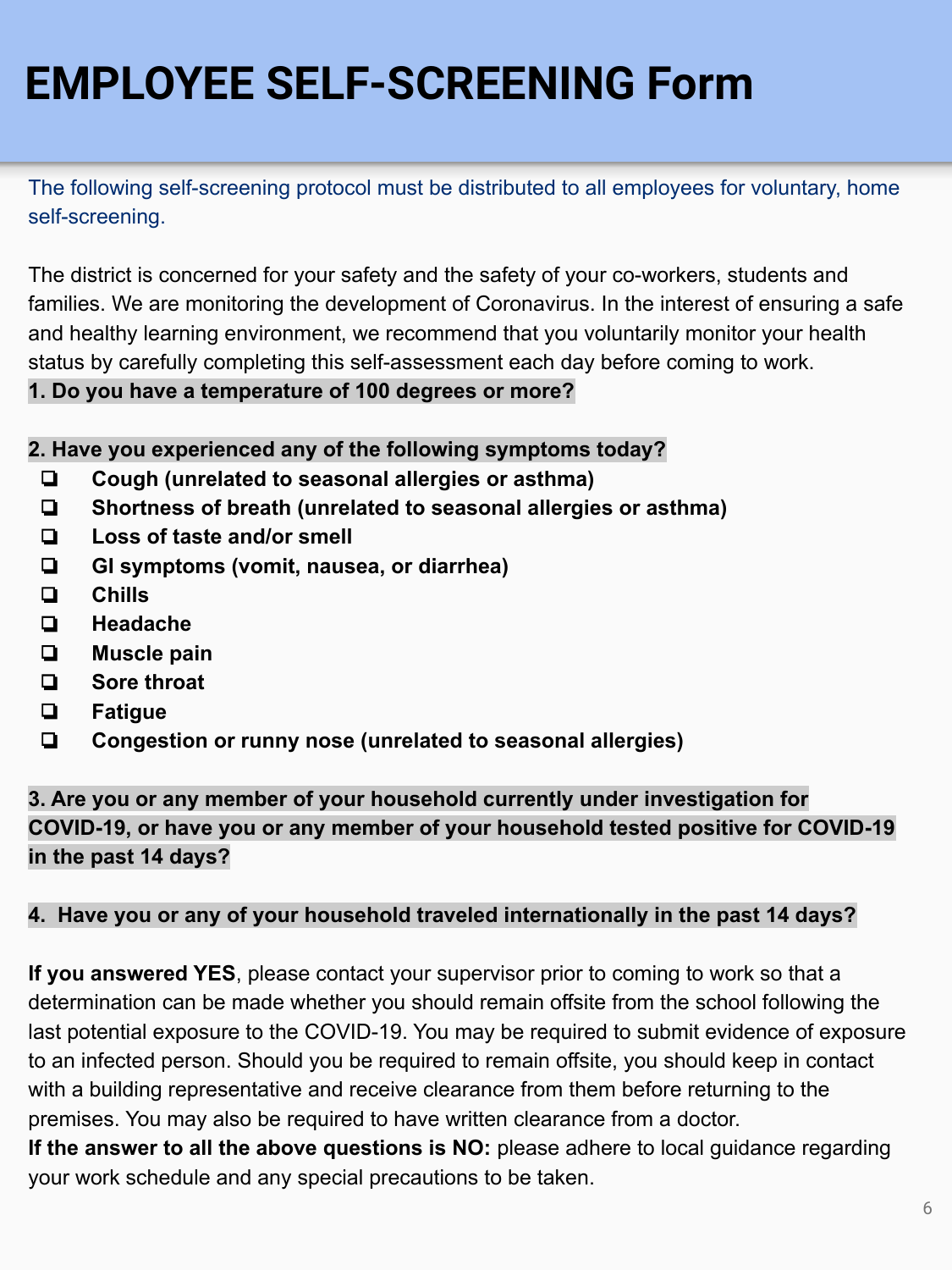## **STUDENT SELF-SCREENING Form**

### *NOTE: By sending your child to school, you are representing to the School District that the answer to each of these questions is "NO".*

#### **Daily COVID-19 STUDENT SELF-SCREENING Form**

In an effort to prevent possible exposure of staff and students to COVID-19, you are requested to review the following questions each morning and PRIOR to your child riding a school bus or entering school.

1. Does your child have a fever of 100 degrees<sup>1</sup> or more?

2. Is your child experiencing (a) a new loss of taste or smell, (b) nausea or vomiting, OR (c) diarrhea?

- 3. Is your child experiencing two or more of the following symptoms of COVID-19?
	- · Chills
	- · Cough
	- · Fatigue
	- Muscle or body aches
	- · Headache
	- · Sore throat
	- Congestion or runny nose
- 4. Is your child experiencing **ANY** of the **Emergency Warning Symptoms** of COVID-19?
	- Shortness of breath or difficulty breathing
	- · Persistent pain or pressure in the chest
	- · New confusion
	- · Inability to wake or stay awake
	- · Bluish lips or face
- 5. Has your child had, or do you think your child has, COVID-19?
- 6. Has your child tested positive for COVID-19?
- 7. Has your child been around a person with COVID-19?

If the answer to any of these questions is "YES," **YOUR CHILD SHOULD REMAIN AT HOME** and you should contact the attendance clerk at your child's school by phone or email. Students remaining home as a result of COVID-19 concerns will not be penalized regarding absences. Assignments, tests, or other school work can be made up by arrangement with teachers.

If your child is showing any of the **Emergency Warning Signs** listed in Question 4, **seek emergency medical care immediately**.

If your answer to Question 5, 6, OR 7 is "YES," please contact your physician and the Tulsa County Health Department at (918)582-9355 for specific guidance on the criteria to be met before your child returns to school.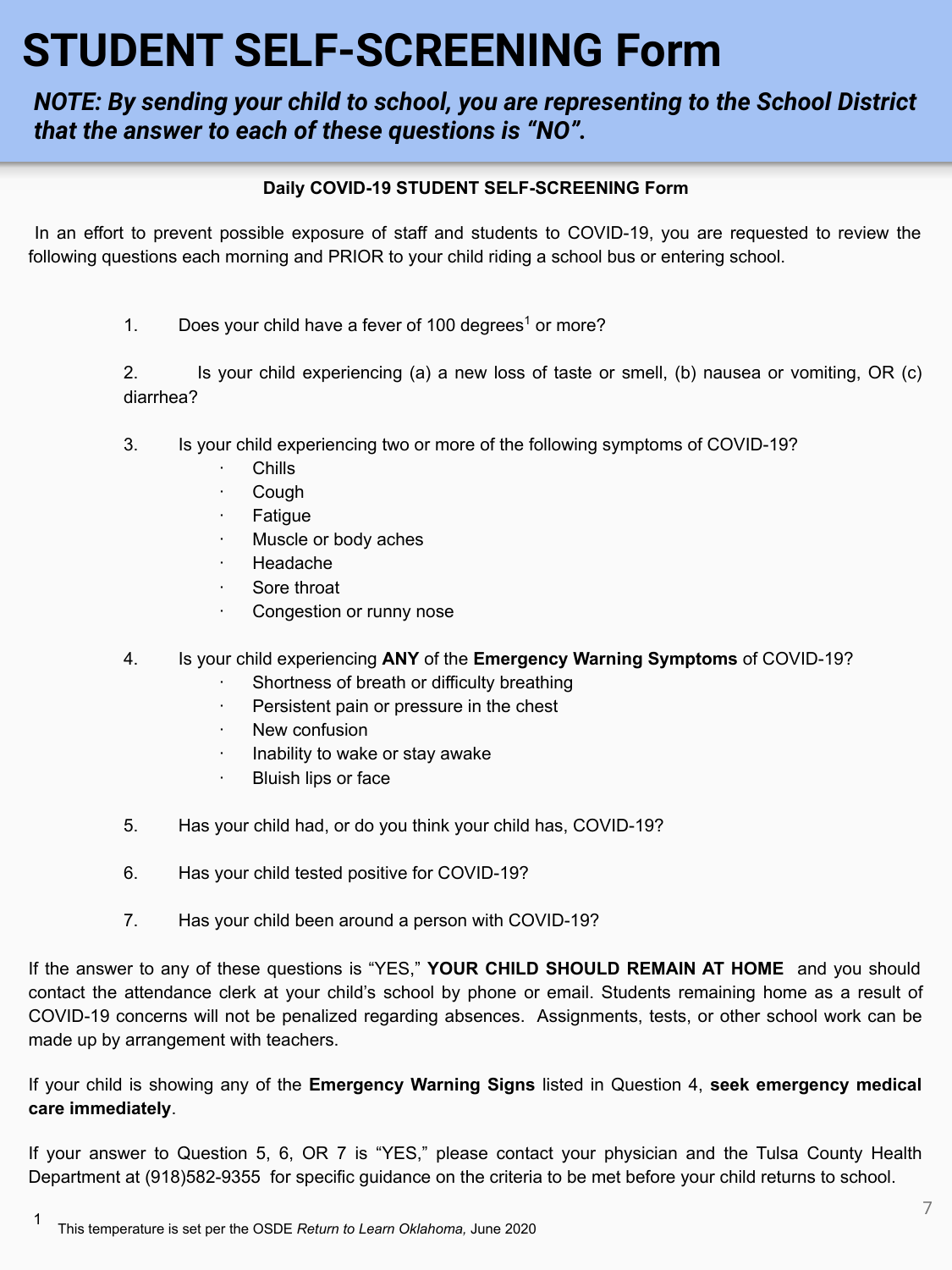## **ESSENTIAL VISITOR SCREENING Form**

## NOTE: Mask must be worn the entire duration of visit.

To ensure the safety students and staff, we would like you to complete the following questionnaire on the days that you visit our school(s) to determine your state of health.

1. Name: \_\_\_\_\_\_\_\_\_\_\_\_\_\_\_\_\_\_\_\_\_\_\_\_\_\_\_\_\_\_\_\_\_\_\_\_\_\_\_\_\_\_\_\_\_\_\_\_\_\_\_\_

2. Phone Number:

3. In what capacity are you needed at school:

o Substitute

o Mentor

o Volunteer

o OKDHS

o Counselor

 $\circ$  Other (please explain)  $\Box$ 

4. What site are you visiting:

5. Without the use of appropriate Personal Protective Equipment (PPE), have you been directly exposed to someone under investigation for, or with a confirmed case of COVID-19 (Coronavirus) in the past 14 days?

o Yes

o No

6. What is your temperature today:

7. Have you experienced any of the following symptoms today? (Select all that apply)

o Fever (100 degrees or greater)

- o Cough (unrelated to seasonal allergies or asthma)
- o Shortness of Breath (unrelated to seasonal allergies or asthma)
- o Loss of taste and smell

o GI symptoms (vomit, nausea or diarrhea)

o Chills

o Headache

o Muscle pain

o Sore throat

 $\circ$  Fatigue

o Congestion or runny nose (unrelated to seasonal allergies)

o None

11. Are you currently under investigation for COVID-19 (Coronavirus), or have you tested positive for COVID-19 in the past 14 days?

o Yes

o No

12. Have you, or a member of your household, traveled internationally by air in the past 14 days?

o Yes

o No

13. Have you, or a member of your household, traveled by sea (Domestic or International) within the past 14 days?

o Yes

o No

Signature: \_\_\_\_\_\_\_\_\_\_\_\_\_\_\_\_\_\_\_\_\_\_\_\_\_\_\_\_\_\_\_\_\_\_ Date: \_\_\_\_\_\_\_\_\_\_\_\_\_\_\_\_\_\_\_\_\_\_\_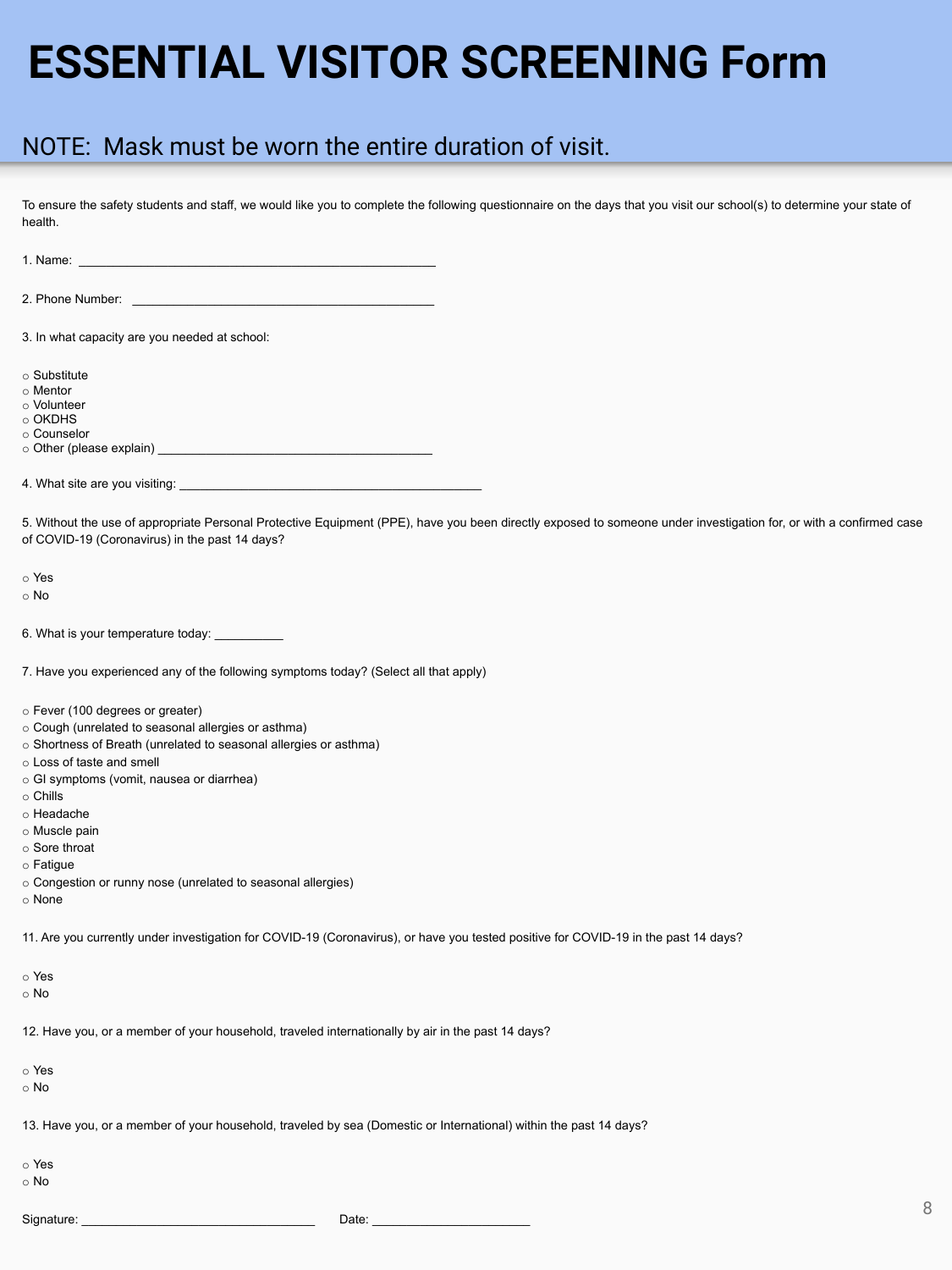## *PUBLIC HEALTH PROTOCOLS*

## B. Social **Distancing**

Social distancing is an effective way to prevent potential infection. CPS employees, students, parents, and visitors should practice staying approximately 3-6 feet away from others and eliminating contact with others when it is possible.

In practice this means:

■Staying at least 3-6 feet from others as a normal practice

●Eliminating contact with others, such as handshakes or embracing coworkers, visitors, or friends

●Avoiding touching surfaces touched by others to the extent feasible

●Avoiding anyone that appears to be sick, or is coughing or sneezing

●Traffic Flow – Taped lines on the floor will mark the walking direction throughout the office, hallways, cafeterias, commons areas, etc. in order to maintain the social distancing requirement of 3-6 feet

● Ad-hoc Interactions/Gatherings – Non-essential/informal meetups and visiting should be avoided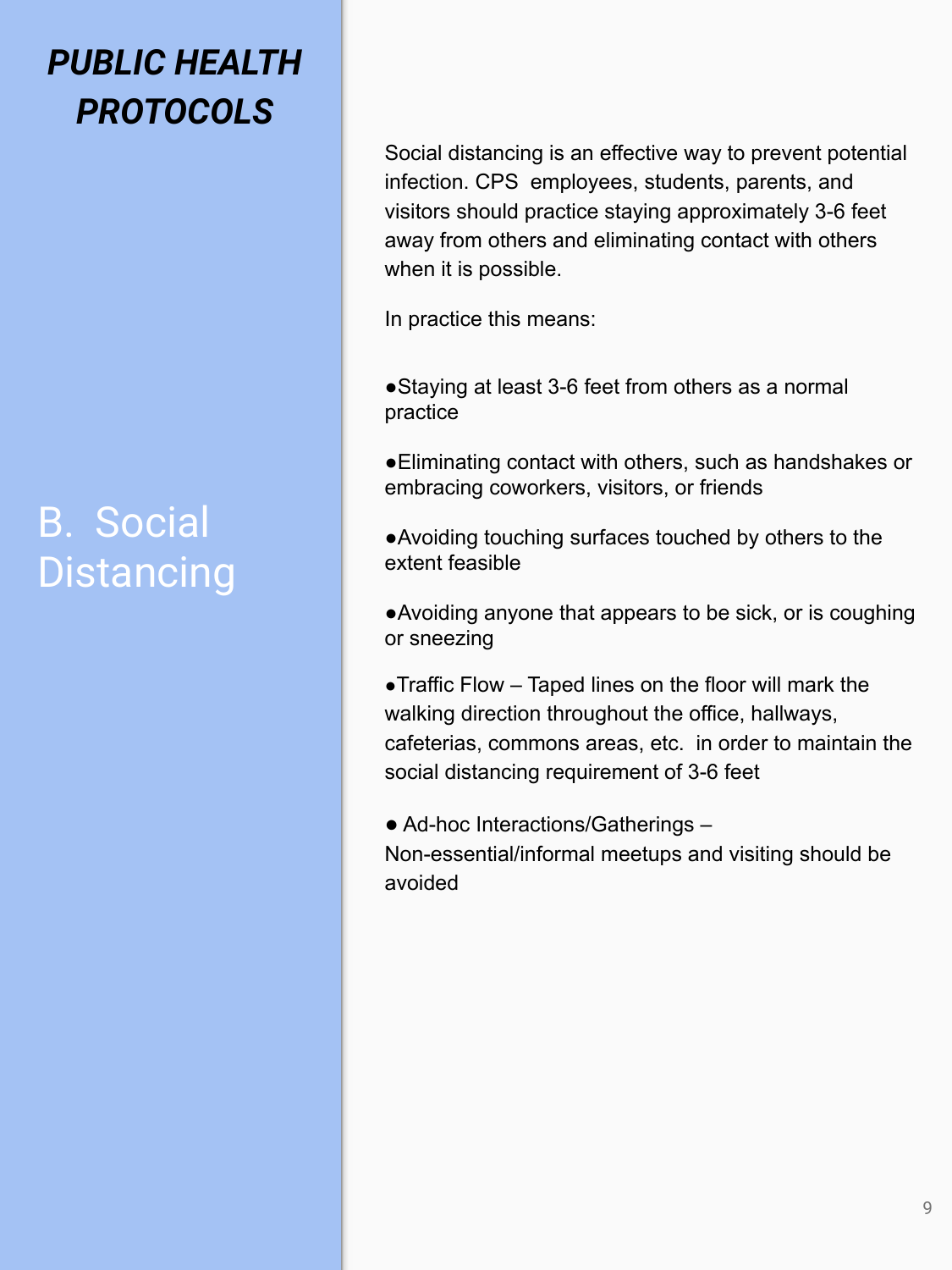## C. Exposure Guidelines *PUBLIC HEALTH PROTOCOLS*

## **Guidelines for Exposure**

These guidelines are intended to mitigate, not eliminate, risk. No single action or set of actions will completely eliminate the risk of COVID-19 transmission, but implementation of several coordinated interventions can greatly reduce that risk.

## **Levels of Contact**

**First Level Contact:** If you have been diagnosed with a **lab-confirmed** case of COVID-19 and have been told to isolate for 10 days from the date symptoms first appeared or (if asymptomatic) 10 days from when you were tested. Please notify the appropriate school personnel immediately. Stay home and isolation, have at least 3 full calendar day of not experiencing symptoms or having a fever without fever-reducing medication. <https://www.cdc.gov/coronavirus/2019-ncov/if-you-are-sick/end-home-isolation.html>

**Second Level Contact:** If you have been in close contact (within 3-6 feet) with a **lab-confirmed** case of COVID-19, for an extended period of time (at least 15 minutes or more at one time) notify appropriate school personnel, stay home and quarantine for 14 days after the last known contact of First-Level confirmed case. If you experience symptoms and/or become a first level contact follow guidelines of a first level contact. <https://www.cdc.gov/coronavirus/2019-ncov/if-you-are-sick/end-home-isolation.html>

**Third Level Contact:** If you have been in contact with a person who has been in contact with someone with a **lab-confirmed case of COVID-19**, self-monitor with daily temperature checks and contact your primary-care provider. You may report to work/school. However, if in this scenario you develop symptoms, stay home and contact your health-care provider and appropriate personnel.

*In the event of a positive COVID confirmation of a student or staff member at a school site, district or school leadership will make contact with state and county health officials for guidance on appropriate actions. This may include contract tracing to determine if more than one school site has been affected. Decisions on school closure will be made on a case-by-case basis in an expedited manner. Parents with students at identified school sites will be notified as soon as possible. Any school-aged siblings of the positive student must quarantine for 14 days unless they have had no possible exposure. If the district experiences an significant increase of absent students and/or staff, the entire district may pivot to our "Distance Learning" / "Remote Education" model for up to 14 calendar days.*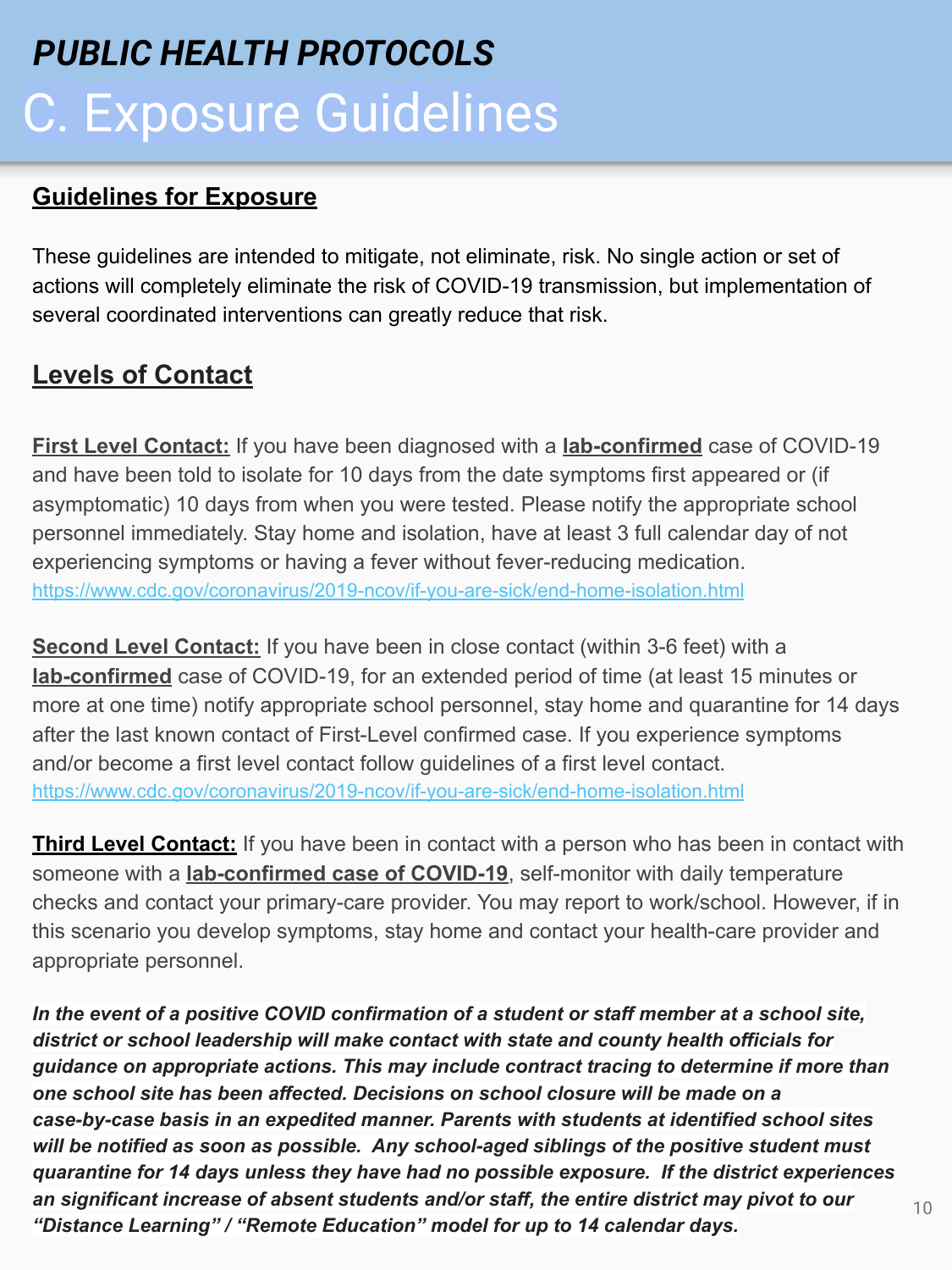## *Environmental and Mitigation Factors*

### **A. Use of Face Coverings (Masks)**

- 1. The Oklahoma COVID-19 Alert System is a four-tiered risk measurement tool with corresponding color categories that identify the current COVID-19 risk level. The district's COVID-19 responses will be based on the current color-code system used by the Oklahoma Department of Health (see this link, <https://coronavirus.health.ok.gov/covid-19-alert-system>). See page 12 for this system.
- 2. Current research confirms the benefits of face coverings in limiting the potential transmission of COVID, particularly in situations where people are in close contact for extended periods of time. These guidelines will vary based on current COVID-19 Alert System level, the age of students, and the feasibility of physical distancing. To the extent possible, schools will promote and reinforce the use of face coverings for all students; however, masks will not be provided by the school, other than the one that will be provided at the beginning of the year. Practices such as mask-wearing will be more feasible the older the student, as younger students may touch their faces more than usual when wearing a mask. All students will be required to have a mask available at all times.
- 3. Staff District will provide two masks and a face shield for the staff member to use. Depending on current color, staff will use masks in the hallways, commons areas, etc. or any other area deemed a "Mask Zone".
- 4. Students District will provide all students with one mask at the beginning of the year. After that, students will be expected to bring their own. Depending on current color, students may be required to wear masks in areas designated as "Mask Zones". These will be areas that social distancing can not be reasonably maintained or in classrooms where a staff member may be immunocompromised. *All bus students will need to wear their masks while being transported*. NOTE: Exceptions for medical reasons will be evaluated on a case-by-case basis and medical documentation from a MD or DO must be provided. If an exception is granted, the district reserves the right to alter a student's schedule if it affects a classroom that can not consistently maintain social distancing or if the instructor is immunocompromised.
- 5. If any sort of mask mandate is issued by County, City, or State entities, we will comply with the order as a District.
- 6. Essential Visitors District will require "Essential Visitors" to wear a mask during the duration of their visit.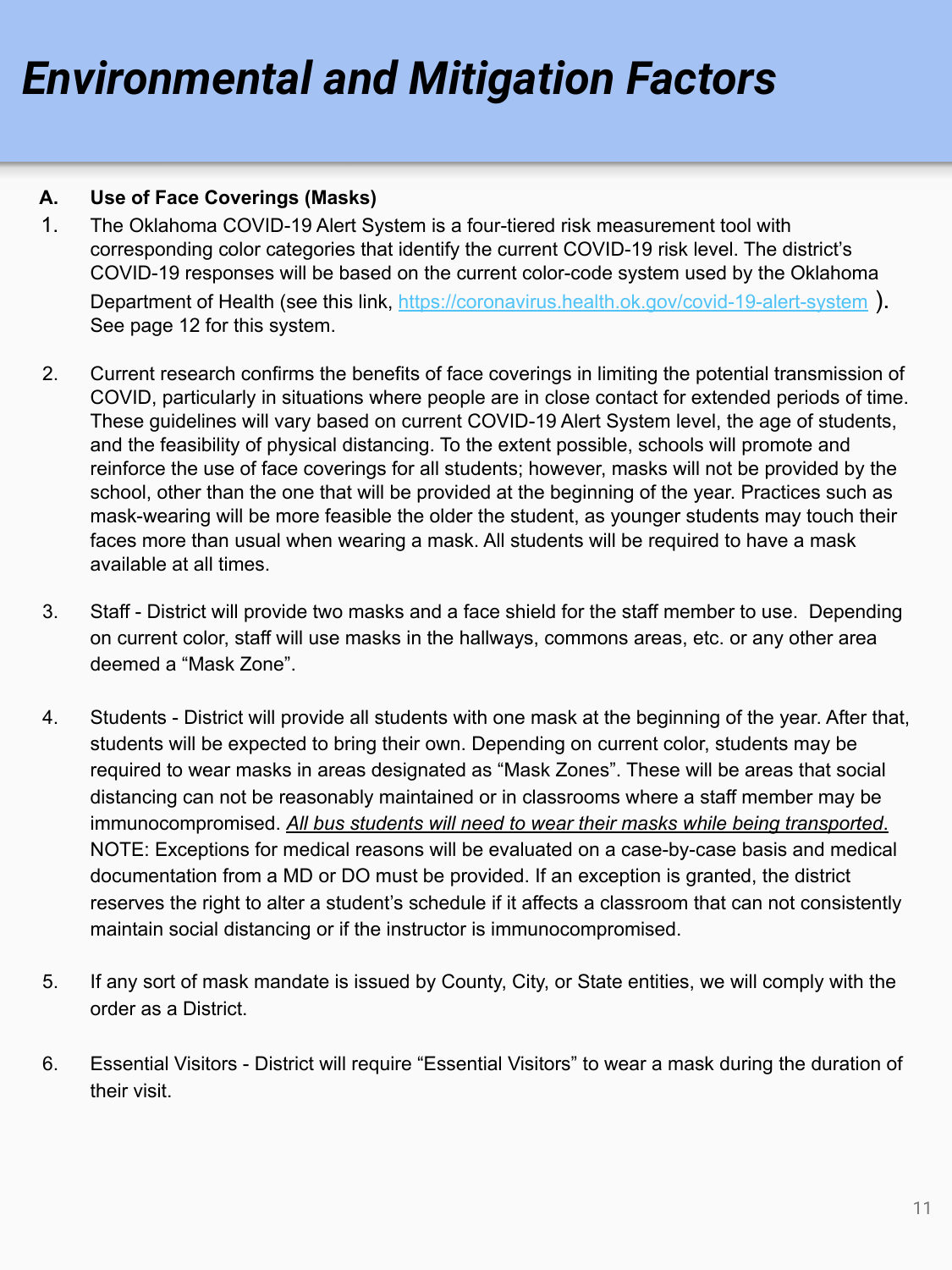| Color                                                 | Green                                                                                                                                                                                                                                       | Yellow                                                                                                                                                                                                                                      | <b>Orange</b>                                                                                                                                                     | <b>Red</b>                                                                                                                                                                                                                      |
|-------------------------------------------------------|---------------------------------------------------------------------------------------------------------------------------------------------------------------------------------------------------------------------------------------------|---------------------------------------------------------------------------------------------------------------------------------------------------------------------------------------------------------------------------------------------|-------------------------------------------------------------------------------------------------------------------------------------------------------------------|---------------------------------------------------------------------------------------------------------------------------------------------------------------------------------------------------------------------------------|
| <b>Definitions</b>                                    | <b>COVID-19 positive</b><br>cases are presently at a<br>manageable level<br>in the community                                                                                                                                                | <b>COVID-19 positive cases</b><br>are present in the<br>community at an<br>increased level, and the<br>risk of infection is<br>elevated.                                                                                                    | <b>Many COVID-19 positive</b><br>cases are present in the<br>community with<br>undetected cases likely.                                                           | Many COVID-19 positive cases<br>are present and OSDH reports<br>one or more of the four<br>thresholds (ICU, Surgical bed,<br>and Ventilator availability as<br>well as PPE shortage) occur in<br>the State within a given week. |
|                                                       | No active emergency orders<br>or local<br>health restrictions are in<br>place                                                                                                                                                               | No active emergency orders<br>or local<br>health restrictions are in place                                                                                                                                                                  | Possible active emergency<br>orders or local health<br>restrictions are in place                                                                                  | State is under emergency orders<br>which limit school operations.                                                                                                                                                               |
|                                                       |                                                                                                                                                                                                                                             |                                                                                                                                                                                                                                             |                                                                                                                                                                   |                                                                                                                                                                                                                                 |
| Responses.<br><b>Actions, and</b><br><b>Protocols</b> | - Regular school<br>procedures alongside<br>COVID-19<br>protocols/precautions.                                                                                                                                                              | - Maintain a regular school<br>schedule if possible with<br>enhanced COVID-19<br>mitigation protocols.                                                                                                                                      | - Maintain a regular school<br>schedule if possible with<br>enhanced COVID-19<br>mitigation protocols.                                                            | Possible suspension of<br>in-person school operations.                                                                                                                                                                          |
|                                                       | -General disinfecting and<br>cleaning protocols in<br>place                                                                                                                                                                                 | -Increase frequency of<br>cleaning and disinfecting<br>of rooms.                                                                                                                                                                            | -Increase frequency of<br>cleaning and disinfecting of<br>rooms.                                                                                                  | - <u>School facilities may be</u><br>closed to the public; enhanced<br>protocols to ensure staff safety<br>at school.                                                                                                           |
|                                                       | -Teachers and staff are<br>highly encouraged to<br>wear face coverings at all<br>times when social<br>distancing is not possible<br>(Mask Zones)                                                                                            | -Teachers and staff will<br>be required to wear face<br>coverings at all times<br>when social distancing<br>is not possible (Mask<br>Zones).                                                                                                | -ALL Students and staff<br>will be required to wear<br>face coverings within<br>"Mask Zones" (areas<br>where social distancing<br>is not possible.                | -Coordinate with local health<br>agencies to develop standards<br>for a safe return to school after<br>the outbreak subsides.                                                                                                   |
|                                                       | -Due to the inability to<br>physically distance on<br>school buses, face<br>coverings are<br><b>REQUIRED for ALL</b><br>students.                                                                                                           | -Due to the inability to<br>physically distance on<br>school buses, face<br>coverings are<br><b>REQUIRED</b> for ALL<br>students.                                                                                                           | -Due to the inability to<br>physically distance on<br>school buses, face<br>coverings are REQUIRED<br>for ALL students.                                           | - Students and teachers may<br>move to the "Distance<br>Learning / Remote<br><b>Education" model based on</b><br>analysis of current<br>conditions.                                                                             |
|                                                       | -During the school day,<br>students may need to wear<br>face coverings in hallways,<br>common areas, and some<br>classrooms (Mask Zones)<br>depending on the ability to<br>maintain adequate<br>separation between students<br>and classes. | -During the school day,<br>students may need to wear<br>face coverings in hallways,<br>common areas, and some<br>classrooms (Mask Zones)<br>depending on the ability to<br>maintain adequate separation<br>between students and<br>classes. | -Schools will prepare for<br>possible transition to a full<br>time "Distance Learning /<br>Remote Education" model.                                               | -District will move to a "grab<br>and go" breakfast and lunch<br>distribution (If "Distance<br>Learning / Remote Education"<br>is initiated) from a site to be<br>determined at the time of<br>closure.                         |
|                                                       |                                                                                                                                                                                                                                             | -The district will coordinate<br>with local health agencies to<br>develop and implement<br>enhanced procedures to<br>reduce spread on COVID-19<br>in CPS schools.                                                                           | -The district will coordinate with<br>local health agencies to<br>develop and implement<br>enhanced procedures to<br>reduce spread on COVID-19 in<br>CPS schools. |                                                                                                                                                                                                                                 |
|                                                       |                                                                                                                                                                                                                                             |                                                                                                                                                                                                                                             | -District may limit fan<br>participation and/or require<br>masks at school athletic<br>events and activities.                                                     | 12                                                                                                                                                                                                                              |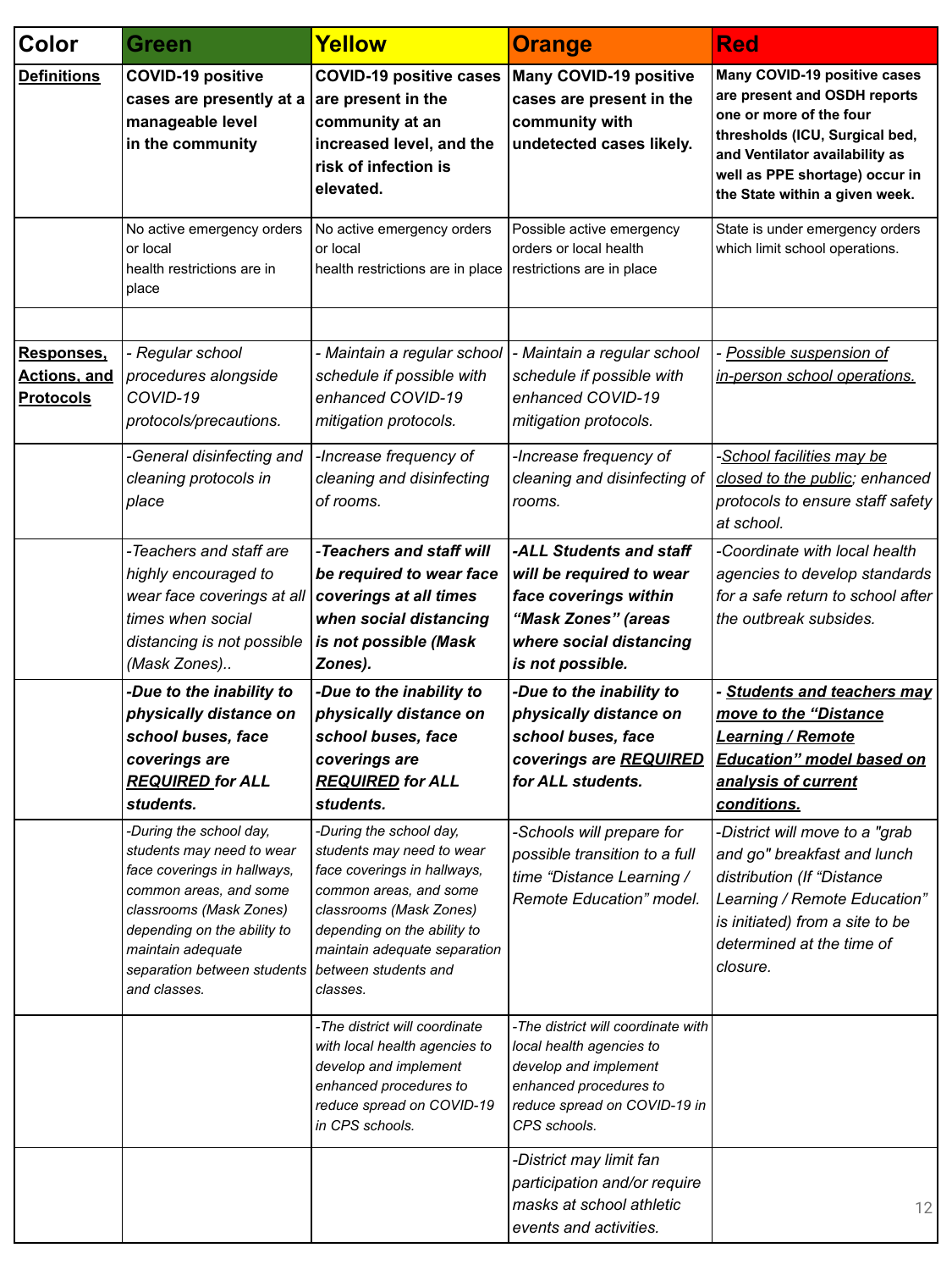#### B. **Good hygiene practice promotion**

- District-wide signage encouraging hand-washing, coughing/sneezing etiquette, keeping hands away from face, etc.
- Wash your hands often with soap and water for at least 20 seconds. Use hand sanitizer with at least 60% alcohol if soap and water are not available
- Avoid touching your eyes, nose, and mouth
- Cover your mouth and nose with a tissue when you cough or sneeze or use the inside of your elbow.

#### **C. School cleaning practices**

- 1. District procedures
	- a. District cleaning / disinfecting procedures will be maintained.
		- *- Cleaning refers to the removal of germs, dirt, and impurities from surfaces. It does not kill germs, but by removing them, it lowers their numbers and the risk of spreading infection.*
		- *- Disinfecting refers to using disinfectants to kill germs on surfaces. This process does not necessarily clean dirty surfaces, but by killing germs on a surface after cleaning, it can further lower the risk of spreading infection.*
	- b. Progress of room cleaning will be designated by use of color-coded signs (classrooms, offices, bathrooms, etc.)
	- c. Disinfect areas with "fog machines" and/or sprayer at least 2x/week.
	- d. Each classroom will have disinfectant spray for teacher to use as needed during the day.
	- e. Upon notification of a positive COVID-19 case in a building, a classroom and/or school may be closed and cleaned according to current guidance. The goal would be to clean and disinfect identified school sites as quickly and thoroughly as possible in order to reopen school and resume in-person learning.
- 2. Classroom procedures
	- a. Wipe down "heavy use" areas throughout the school day. Examples of these areas would be doorknobs, desktops, light switches, counter tops, etc.
	- b. Tie up trash bag and place outside of room when it is full at the end of each day.
	- c. Wipe down shared devices after each use.
	- d. Spray desktops/table tops at the **end** of each school day.
- 3. Transportation procedures
	- a. Wipe down "heavy use" areas after each use.
	- b. Disinfect seating and walkways by using either a "fog" machine or sprayer after each route.
	- c. Transportation employees will use the *"Transportation Cleaning"* form weekly to certify daily cleaning procedures are completed.
	- d. All Activity Bus drivers will be required to follow these procedures as well.

## <sup>13</sup> *Environmental and Mitigation Factors (cont.)*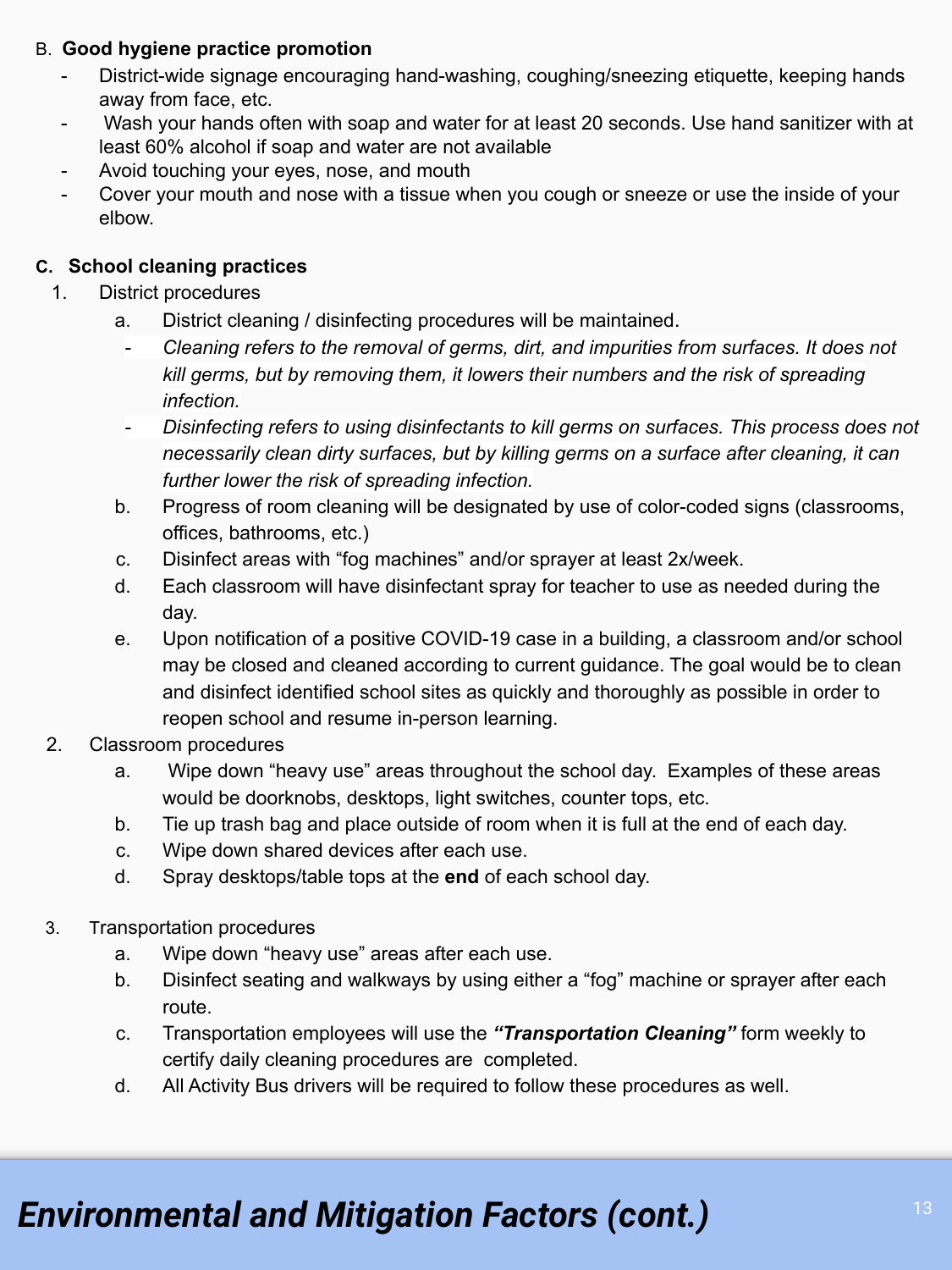## **TRANSPORTATION CLEANING Form**

Week of \_\_\_\_\_\_\_\_\_\_ to \_\_\_\_\_\_\_\_\_\_

Driver: \_\_\_\_\_\_\_\_\_\_\_\_\_\_\_\_\_\_\_

Bus #: \_\_\_\_\_\_\_\_\_

|               | Monday              | Tuesday             | Wednesday           | Thursday            | Friday              |
|---------------|---------------------|---------------------|---------------------|---------------------|---------------------|
| Sanitize      | $AM$ <sub>---</sub> | $AM$ <sub>---</sub> | $AM$ <sub>---</sub> | $AM$ <sub>---</sub> | $AM$ ___            |
| Aisle         |                     | $PM$ <sub>___</sub> | $PM$ <sub>___</sub> | <b>PM</b>           | <b>PM</b>           |
| Sanitize      | $AM$ ____           | $AM$ ___            | $AM$ <sub>---</sub> | $AM$ ____           | $AM$ ____           |
| <b>Stairs</b> | $PM$ <sub>___</sub> | $PM$ <sub>___</sub> | $PM$ <sub>---</sub> | $PM$ ____           | <b>PM</b>           |
| Sanitize      | $AM$ ___            | $AM$ <sub>---</sub> | $AM$ <sub>---</sub> | $AM$ ___            | $AM$ ___            |
| Railing       | <b>PM</b>           | <b>PM</b>           | $PM$ ____           | $PM$ ____           | $PM$ ____           |
| Sanitize      | $AM$ <sub>---</sub> | $AM$ <sub>---</sub> | $AM$ <sub>---</sub> | $AM$ <sub>---</sub> | $AM$ <sub>---</sub> |
| Seats         | <b>PM</b>           | PM                  | PM <sub>2</sub>     | <b>PM</b>           | <b>PM</b>           |
| Sanitizing    | $AM$ <sub>---</sub> | $AM$ ___            | $AM$ ___            | $AM$ <sub>---</sub> | $AM$ ___            |
| Gel?          |                     | $PM$ <sub>___</sub> | $PM$ <sub>---</sub> | <b>PM</b>           | <b>PM</b>           |
| <b>Notes</b>  |                     |                     |                     |                     |                     |

Sanitation logs will be turned in to the Transportation Director's office after completing last route of the week. All surfaces must be cleaned and sanitized with a disinfectant solution.

SIGNATURE: \_\_\_\_\_\_\_\_\_\_\_\_\_\_\_\_\_\_\_\_\_\_\_\_\_\_\_\_\_\_\_\_\_\_\_\_\_\_\_\_\_\_\_\_\_\_

DATE: \_\_\_\_\_\_\_\_\_\_\_\_\_\_\_\_\_\_\_\_\_\_\_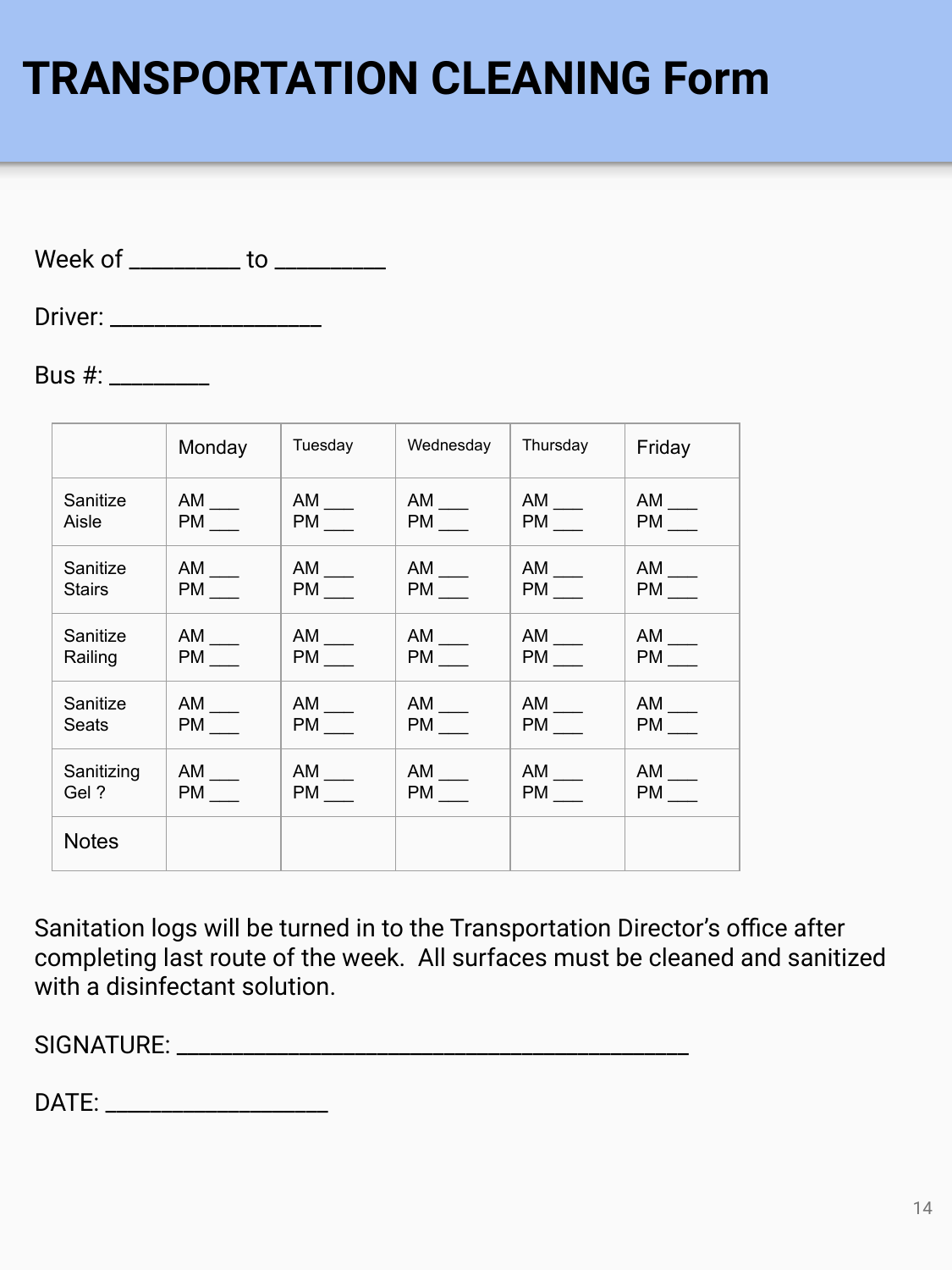## *SCHOOL DAY*

### **A. Adjustments to traditional day**

- *1. Arrival*
	- a) Push back allowed entry 15 minutes at every campus.
	- b) Breakfast will be on a "grab and go" basis where the students will take their breakfast to the classroom.
	- c) Congregation point, if needed, will be designated at each building with social distancing incorporated.
	- d) When our students begin to arrive at school, they will be directed to their classroom or designated space. **Parents and/or visitors will not be permitted to walk students inside the buildings to classrooms. All parents will be asked to remain in cars while students are being dropped off or picked up.** Students will be escorted to cars at the end of the day. Students will be expected to wear a face covering during arrival and dismissal when we are under a "Orange" or "Red" risk level. Hopefully, we will be able to change this as the situation improves.
- 2. *Lunch* Additional Lunch periods may be implemented. Use of other areas for possible eating areas will be used as needed. No visitors will be allowed into our cafeterias during this situation. We are encouraging everyone to pay online if at all possible. Please refer to our District's Child Nutrition Page for further details.
- 3. Additional breaks for hygiene purposes and outside exposure will be encouraged and planned.
- 4. Any deliveries (food, supplies, etc.) will need to be made to the foyer of the building where the office staff will then have it taken to the student.
- 5. No school-wide assemblies, field trips, classroom parties with outside visitors, or multi-class gatherings until further notice.

#### **B. Classroom reorganization**

- 1. To ensure maximum distance in a classroom, classrooms will need to be as spacious as possible. This may require a temporary movement of some items and furniture that would be considered "non-essential" for daily learning. Any furniture that has cloth coverings need to be stored or put away until further notice.
- 2. Desks or tables will need to be facing the same direction.
- 3. Tape markings to show social distancing while waiting in line or while in line.
- 4. As best as possible, keep each child's belongings separated to try and minimize the sharing of materials.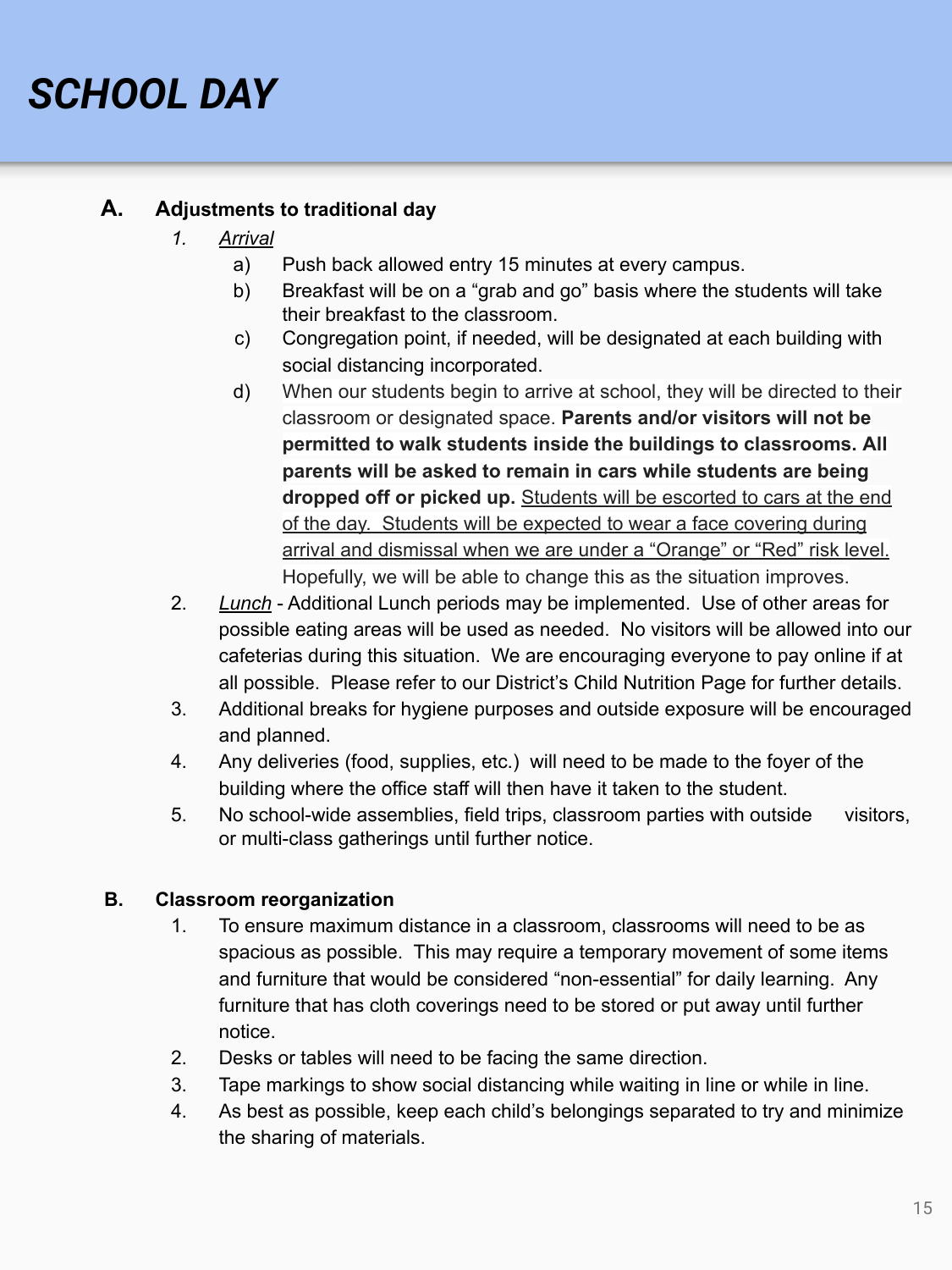## *SCHOOL DAY (cont.)*

### C. **Transportation**

- 1. Students will wear a mask while being transported. Exceptions for medical reasons will be evaluated on a case-by-case basis and medical documentation from a MD or DO must be provided. If an exception is granted, the district reserves the right to assign a specific seat to the child.
- 2. Students will be asked to limit unnecessary touching of surfaces on the bus and will be prohibited from changing seats or standing at all times once they are seated on the bus
- 3. The first rows behind the driver will remain empty to social distance the driver.
- 4. Encourage parents to transport their students to school if they feel uncomfortable with these procedures.
- 5. We will attempt to distance our students on the buses when it is possible. Also, we will require assigned seating on our buses each day. By keeping a log of all bus riders and their seat location, this will prove helpful if any contact tracing that might be required in the event of a positive COVID case.
- 6. When possible, we will be having much more of our windows open during our routes to increase air flow.
- 7. If, at some time during the year, there is a shortage of bus drivers due to COVID-19, the District may need to reduce the number of bus routes that we normally run or, in a worse case scenario, suspend district-provided transportation until staffing returns to "normal" levels.

### D. **Mental Health Resources**

All traditional counseling resources will be available to our students. This would include our current school counseling staff as well as some of our "outside" agencies that we partner with such as Grand Lake Mental Health and Alliance.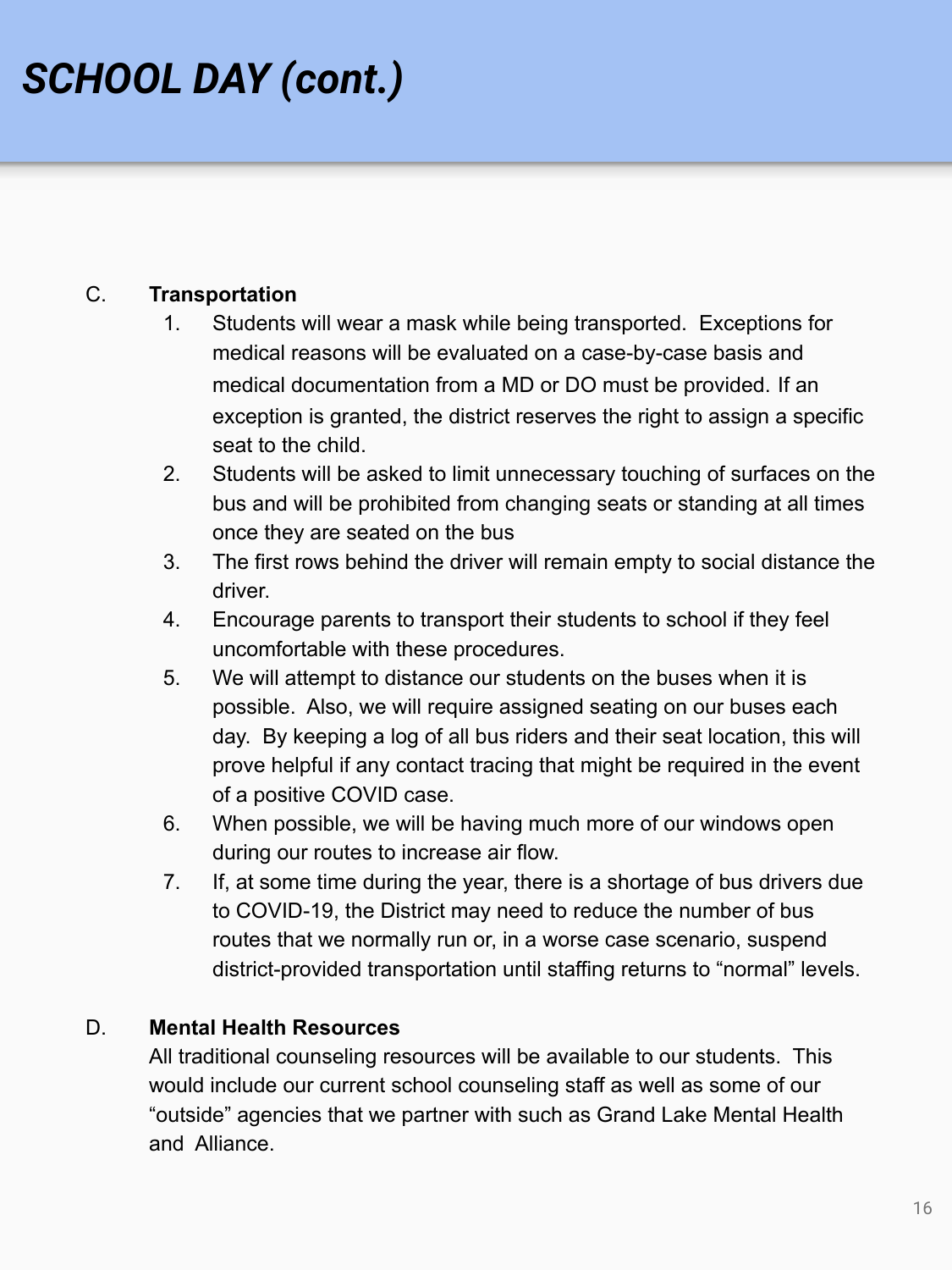# Planning for School

As we begin preparation for the start of the 2020-21 school year, we must make some important decisions and consider a variety of scenarios. In order to make those decisions about what school will look like and how our students will experience learning, we formed a Return to School Task Force. The Task Force has been guided by a core set of principles that reflect our highest priorities: the health and safety of our students and staff, the need to continue to address and close the gap in learning that occurred as a result of our interrupted school year, the social and emotional needs of our students and staff, equitable access and opportunity for all of our students, and the need to be flexible during these uncertain times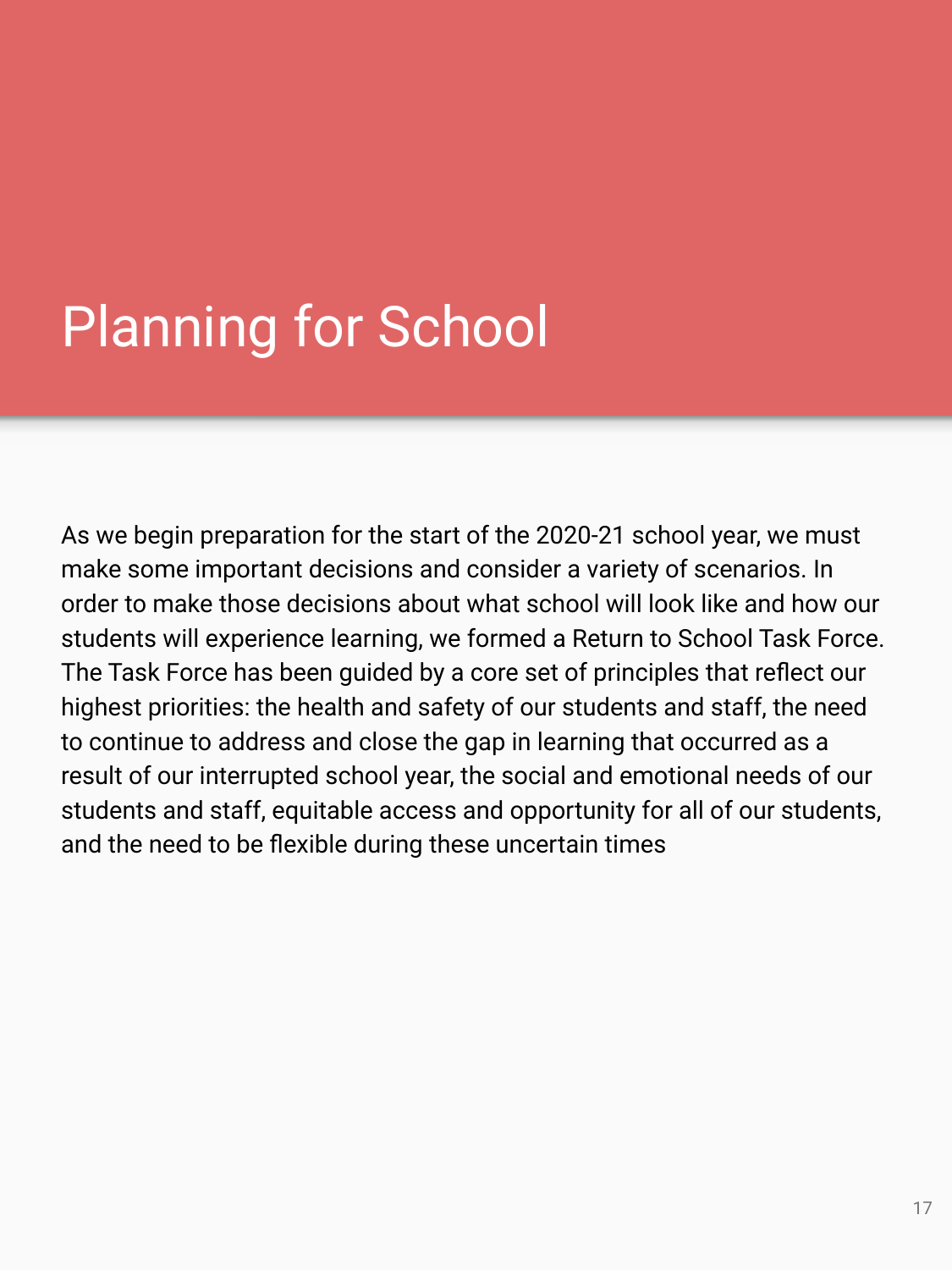# ACADEMICS

Collinsville Schools, like other school districts around the world, must consider multiple learning options for students for the 2020-2021 school year. Returning to traditional school, as we have previously experienced it, seems unlikely due to the restrictions required to provide a safe environment during the COVID-19 pandemic. The goal of Collinsville Schools is to continue learning excellence while keeping the safety of all families a priority. Learning may look very different based upon the modality chosen, but the standard of education remains the same.

We are preparing to return to school in a traditional format for the 2020-2021 school year on August 20th.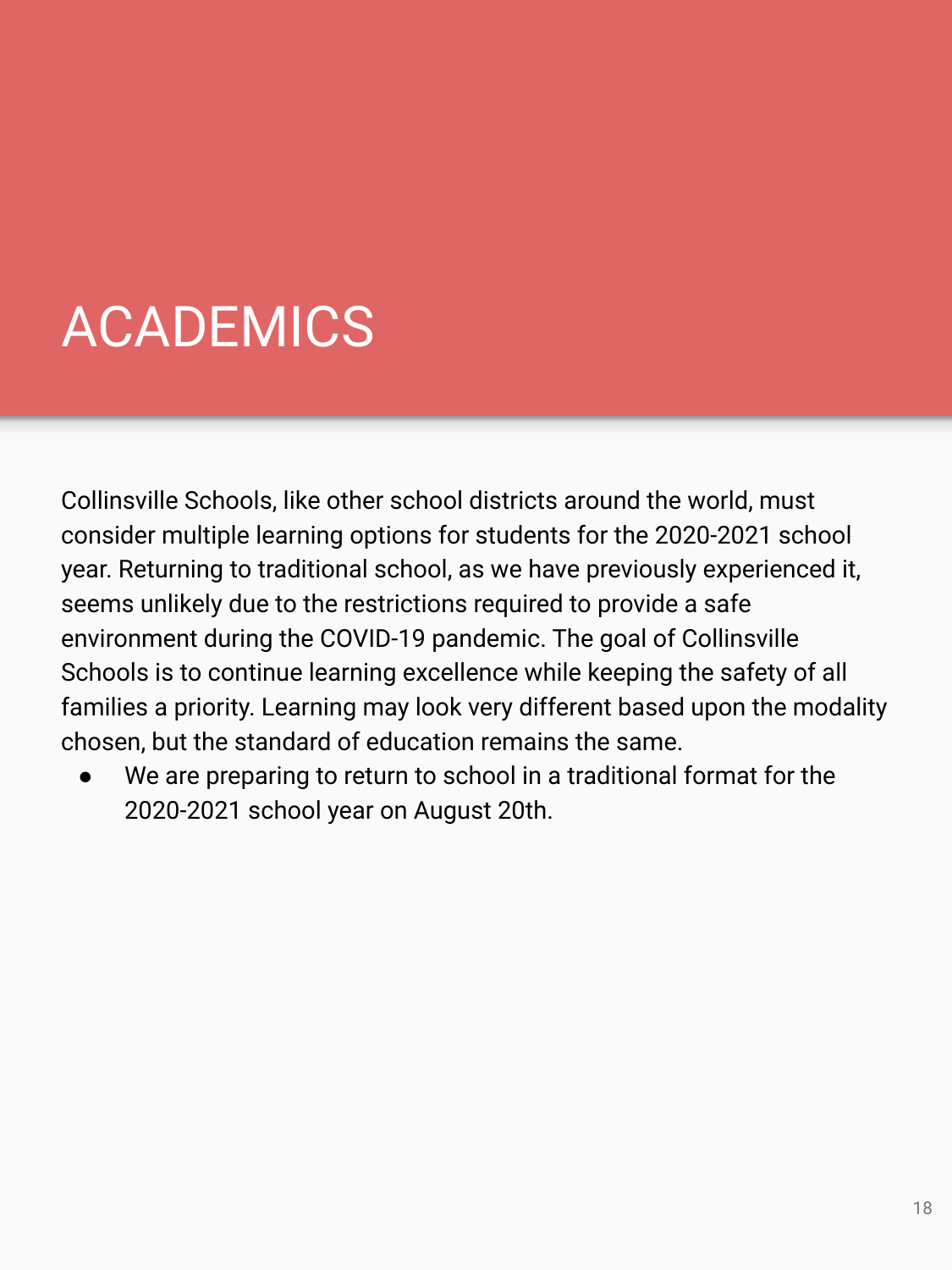- **Traditional Learning Plan**
- **● Distance Learning (6th thru 12th grades) / Remote Education Plan (PK thru 5th grades)**
- **● Full Time Virtual**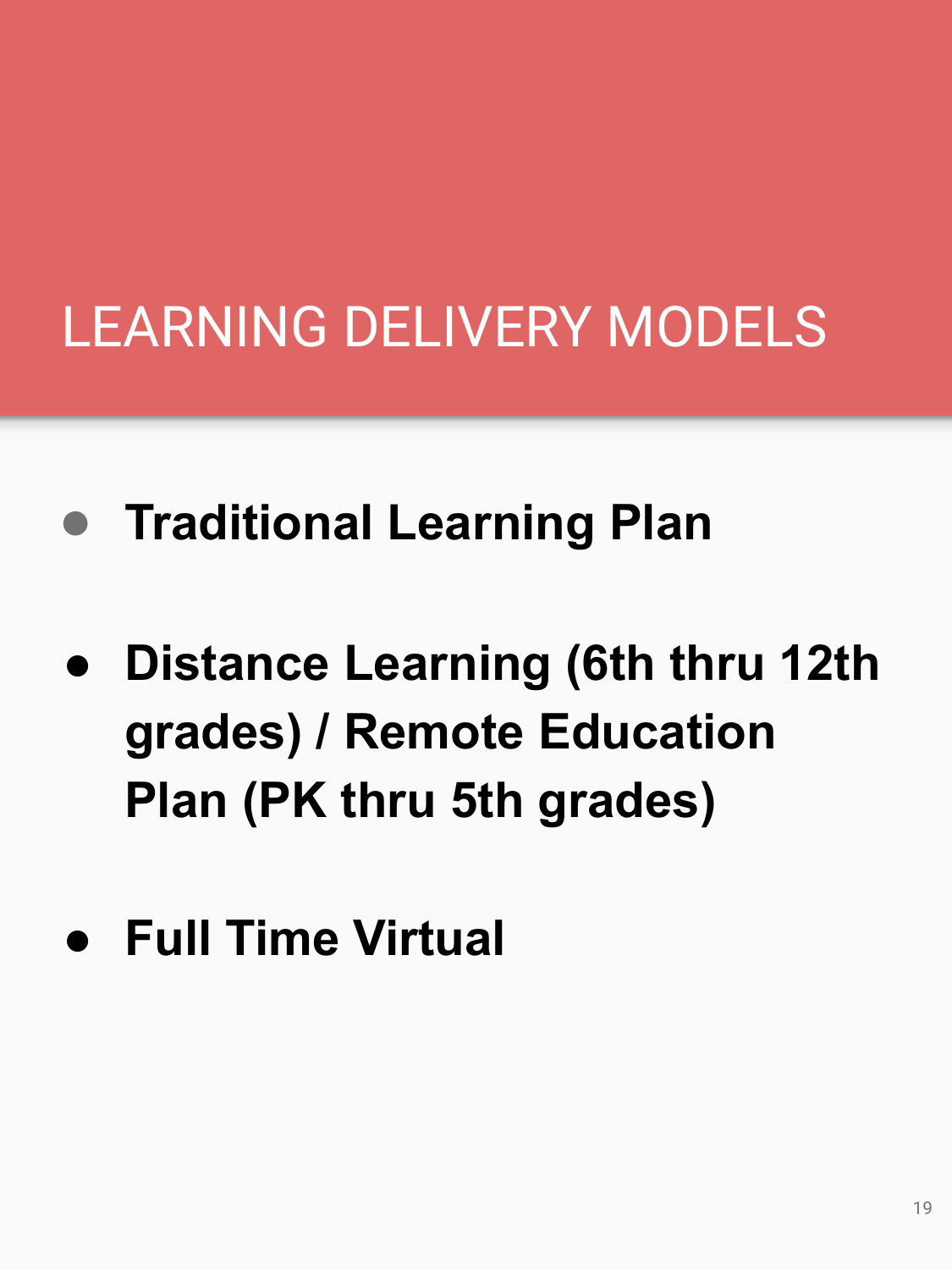## **Traditional Learning Plan**



- **○** Traditional Learning is primarily focused on face-to-face instruction.
- **○** The traditional format will evolve by incorporating digital learning modules that will allow for rapid transition to Distance Learning / Remote Education if needed.
- **○** Teachers and students will prepare for Distance Learning / Remote Education in the traditional setting.
	- **■** *For example, in the event of inclement weather or pandemic restrictions, students would transition to Distance Learning / Remote Education for one or more days.*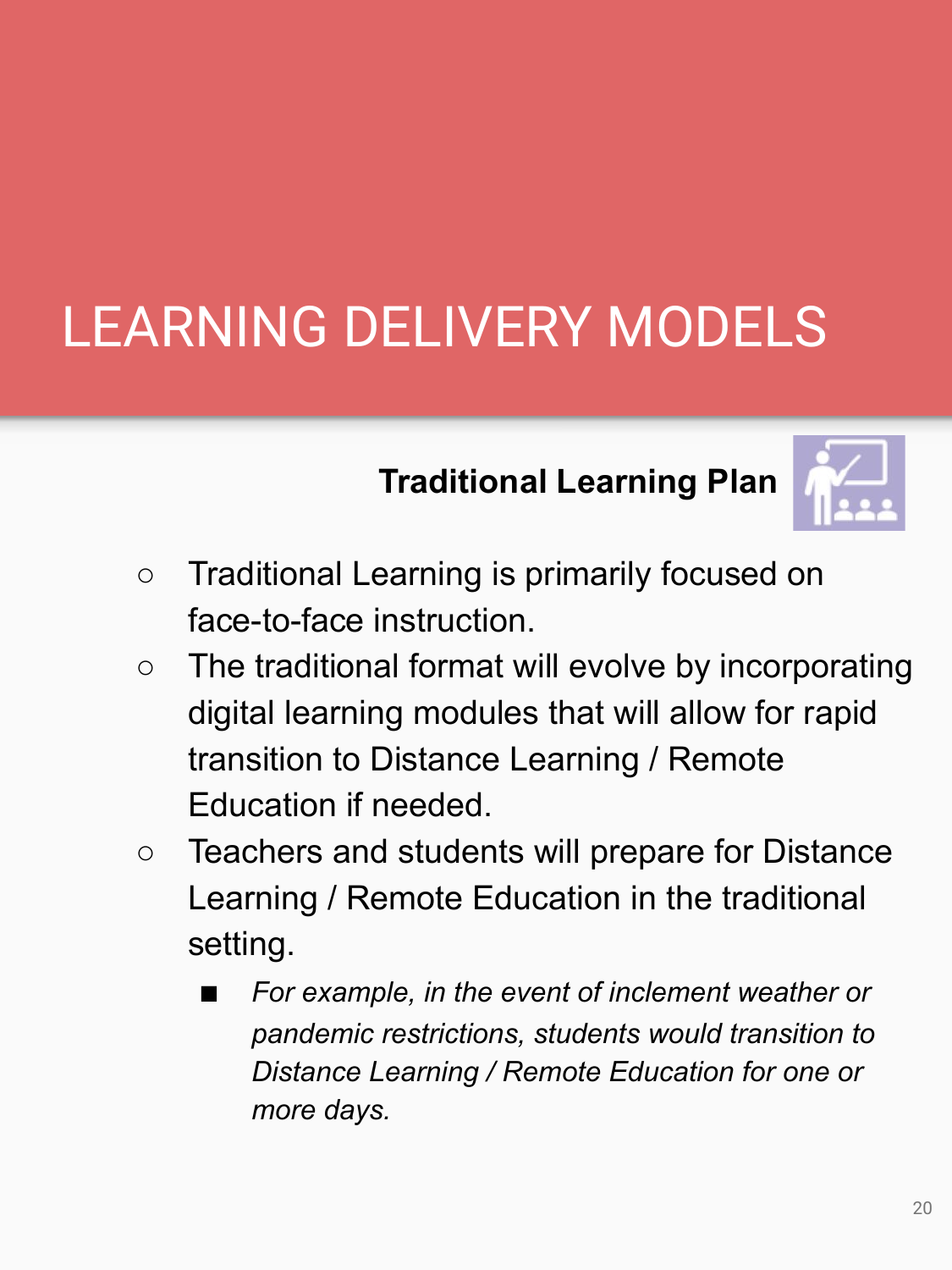## **Traditional Learning Plan**



- **○** School Starts on August 20th
- All courses/classes taken at regularly assigned school site.
- o In-person instruction with a traditional academic school day.
- Students in grades 6th-12th issued chromebooks.
- Increased utilization of technology in order to be flexible and retain the ability to adapt if there is a need to do so.
- Google Classroom will be used as the LMS for teachers to host instructional content. This will allow students 24/7 access to assignments and activities. Teachers will be able to combine online and face-to-face learning.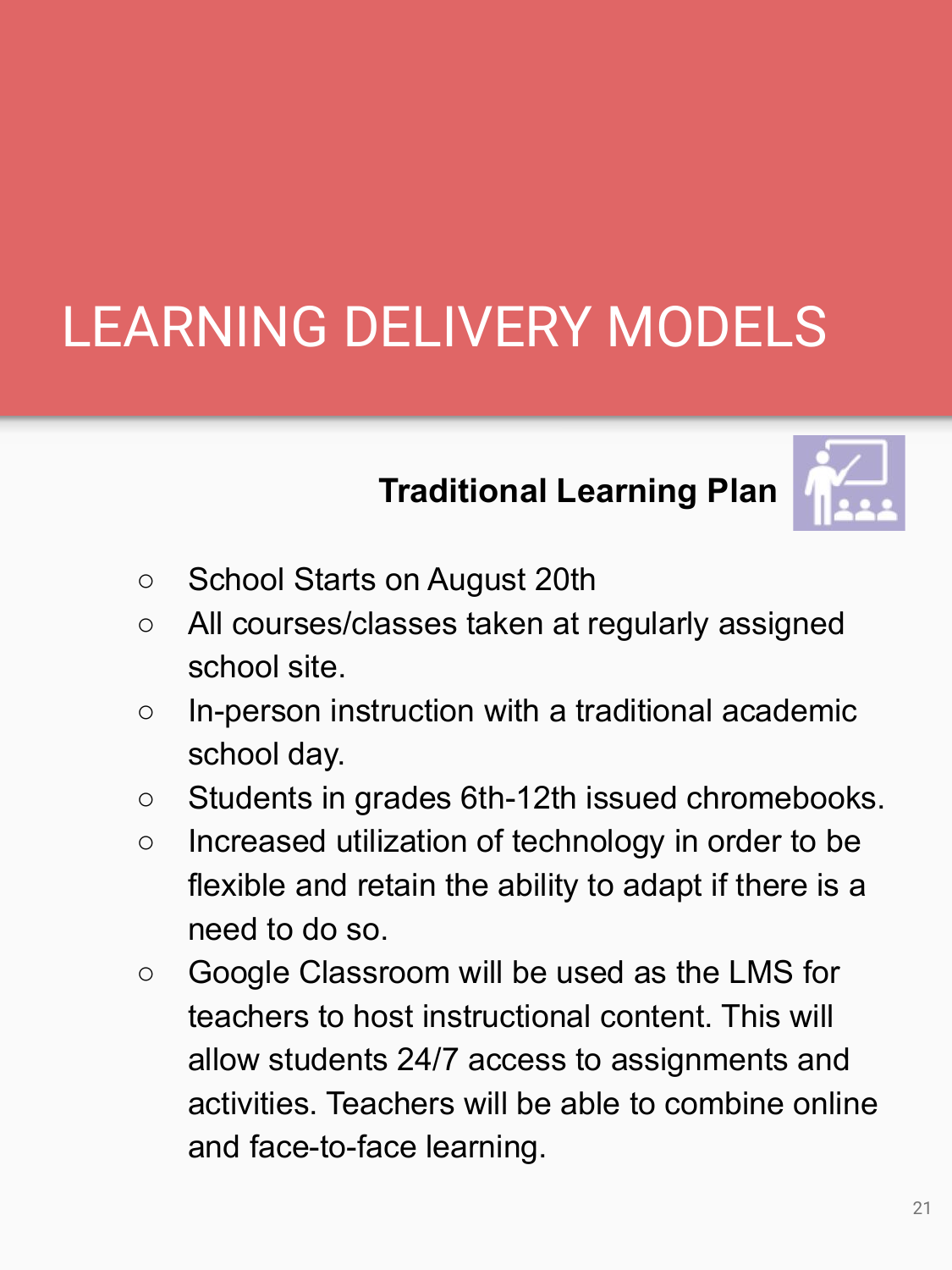## **Traditional Learning Plan**



## *Reimagining Learning with Increased Use of Technology*

Access to learning 24 hours a day/7 days a week

• 6th-12th grade students enrolled in CPS will be issued a device. This will allow access to content and learning opportunities to extend beyond the walls of our schools

Learning Management System (LMS):

• CPS will be utilizing Google Classroom as the LMS for teachers to host instructional content. This will allow students 24/7 access to assignments and activities. Teachers will be able to combine online and face-to-face learning.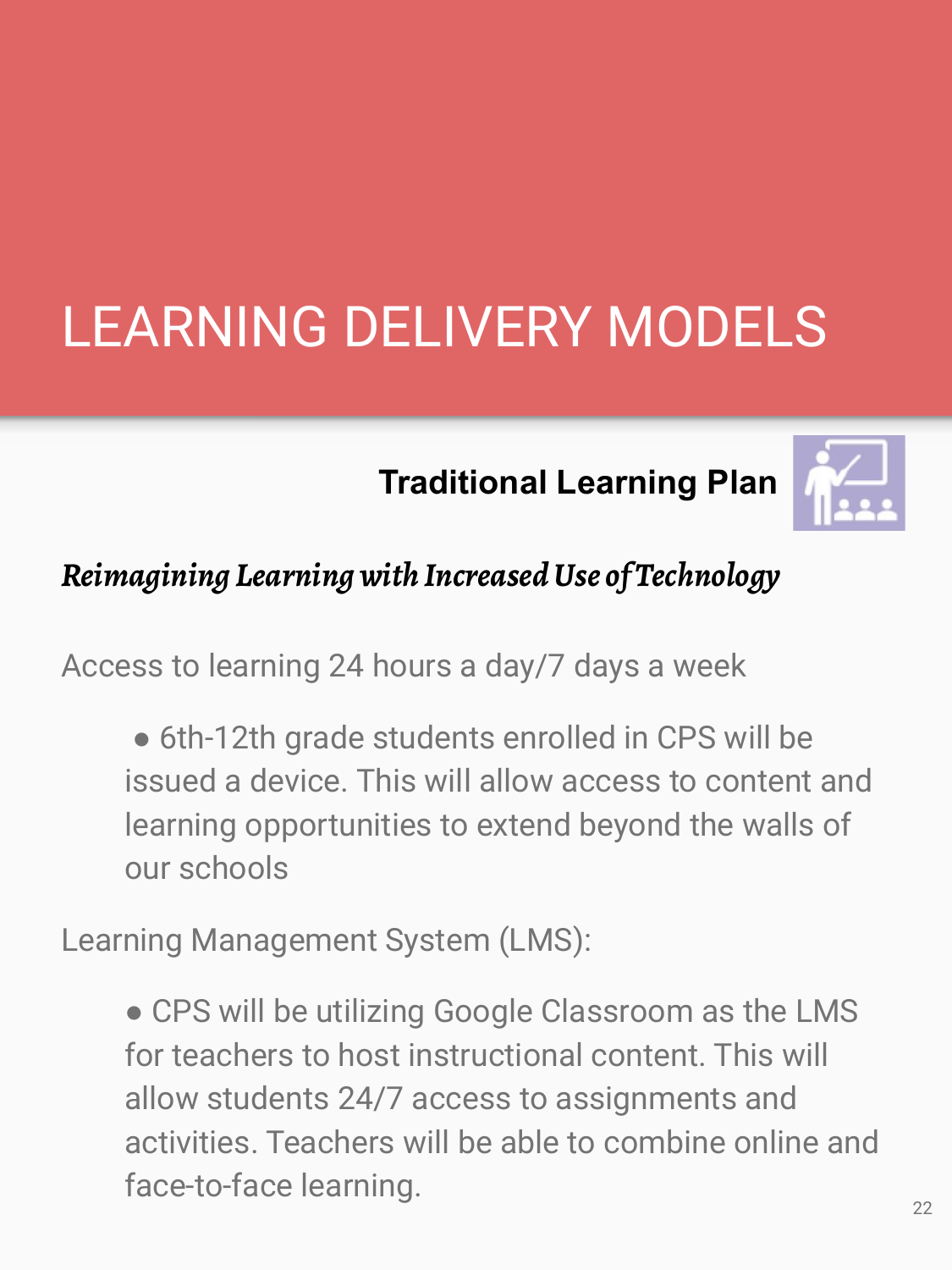## **Traditional Learning Plan**



## *Reimagining Learning with Increased Use of Technology*

It is the expectation of Collinsville Public Schools that every student has access to learning and the ability to leverage the power of technology to increase student outcomes. It's important to remember that this initiative is not about the technology itself, as the integration of technology throughout learning will increase engagement in learning as we look to increase student outcomes.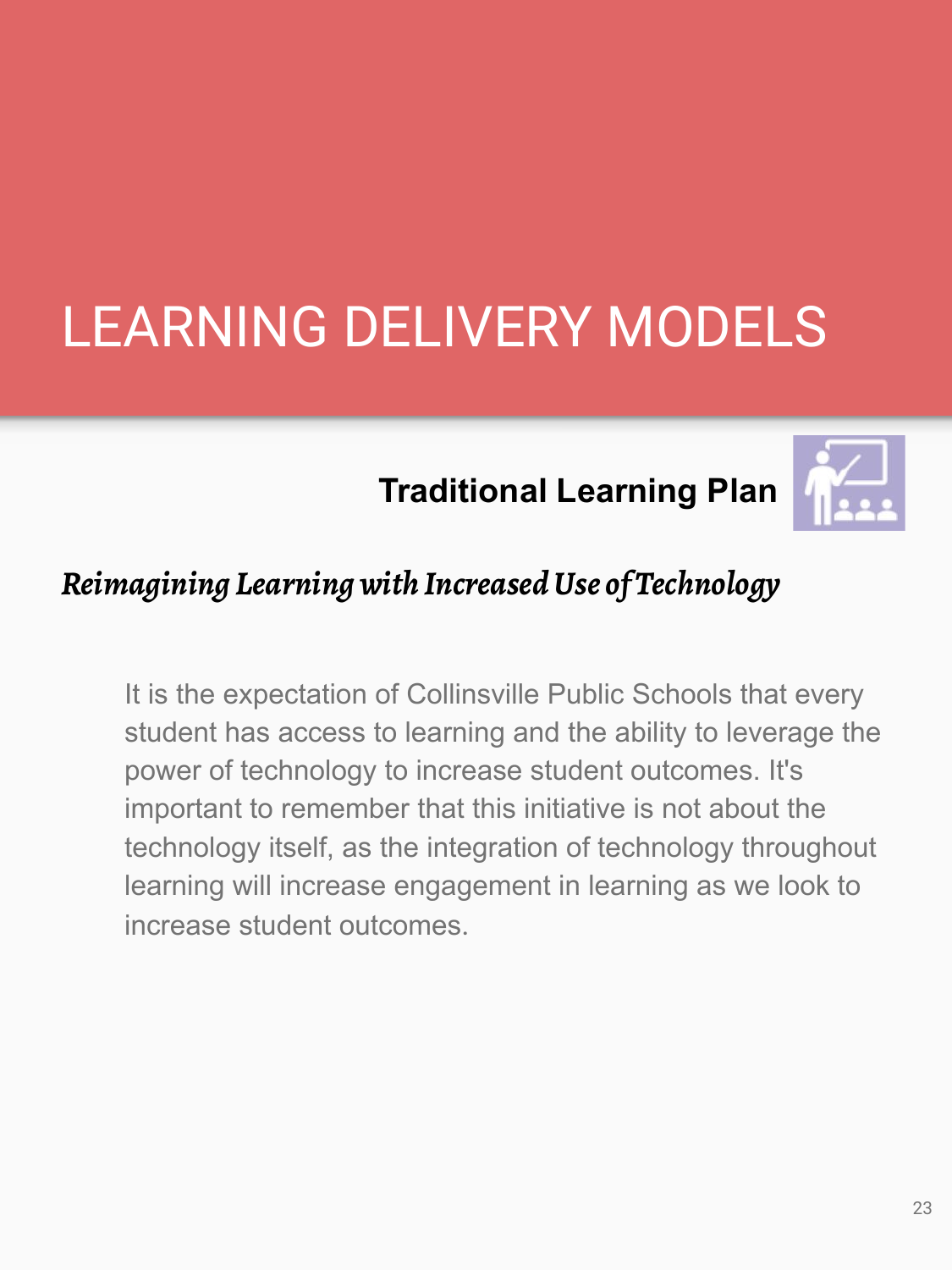## **Traditional Learning Plan**



## *Contingency Plans*



If the number of positive cases of COVID-19 rise to the point that the state limits the number of people allowed in a building or space, the District is preparing for distance learning at-home instruction for those students choosing the Traditional Learning Plan. These students would move seamlessly to the Distance Learning / Remote Education Plan.

*● On those school days where students were not reporting to the building, learning would continue to take place at home and attendance would be continue to be counted.*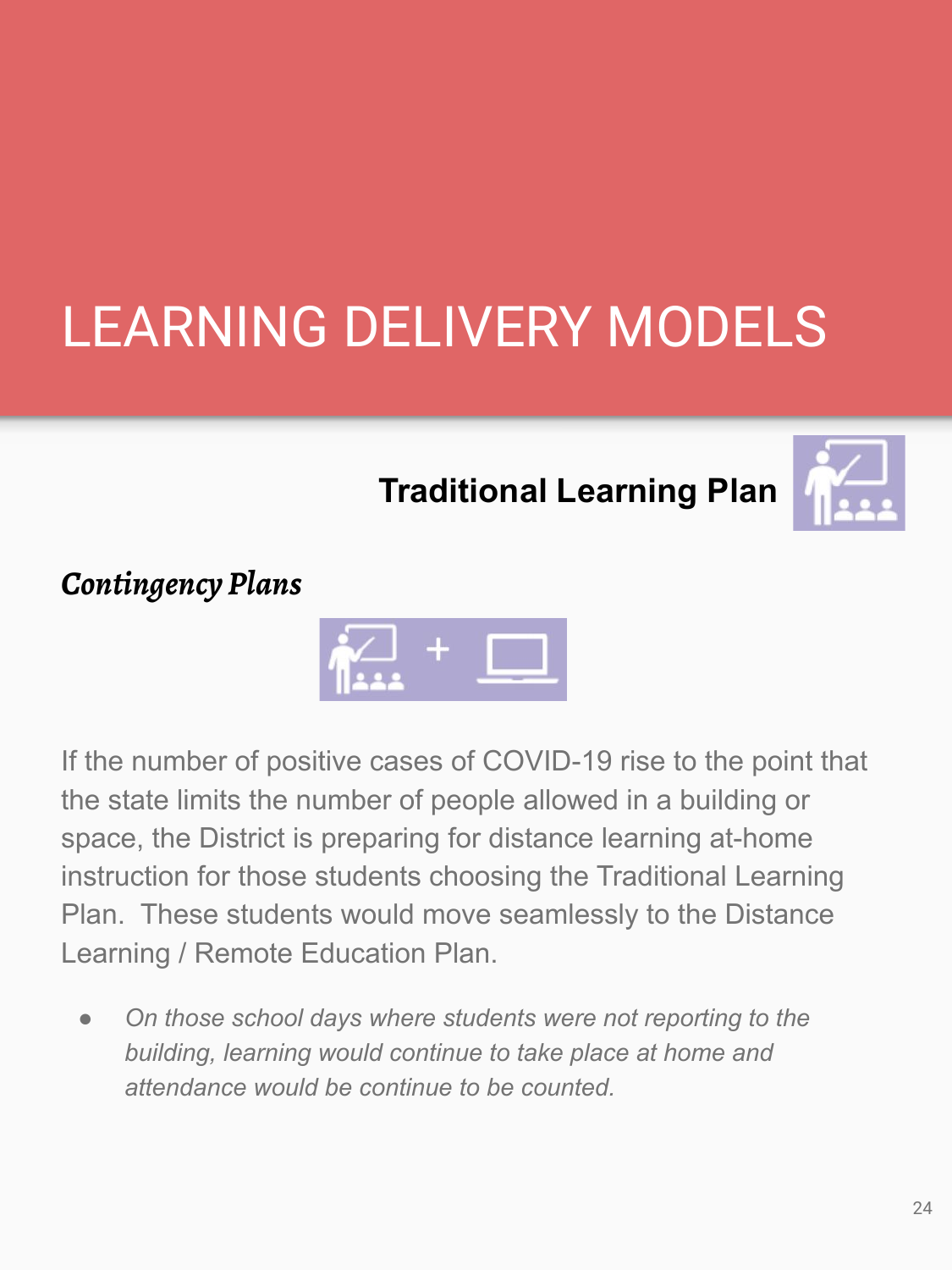## *Distance Learning / Remote Education Plan*

- Distance learning refers to a digital classroom learning environment that takes place over the Internet or by "paper and pencil" packets rather than in a physical classroom.
- We will use Google Classroom to distribute lessons and assignments.
- Google Meet will be used for video-communication for teachers to connect and collaborate with students.
- Paper packets would be provided for families that have connectivity issues.
- Arrangements for paper packets should be made with the principal and teacher at the grade level site.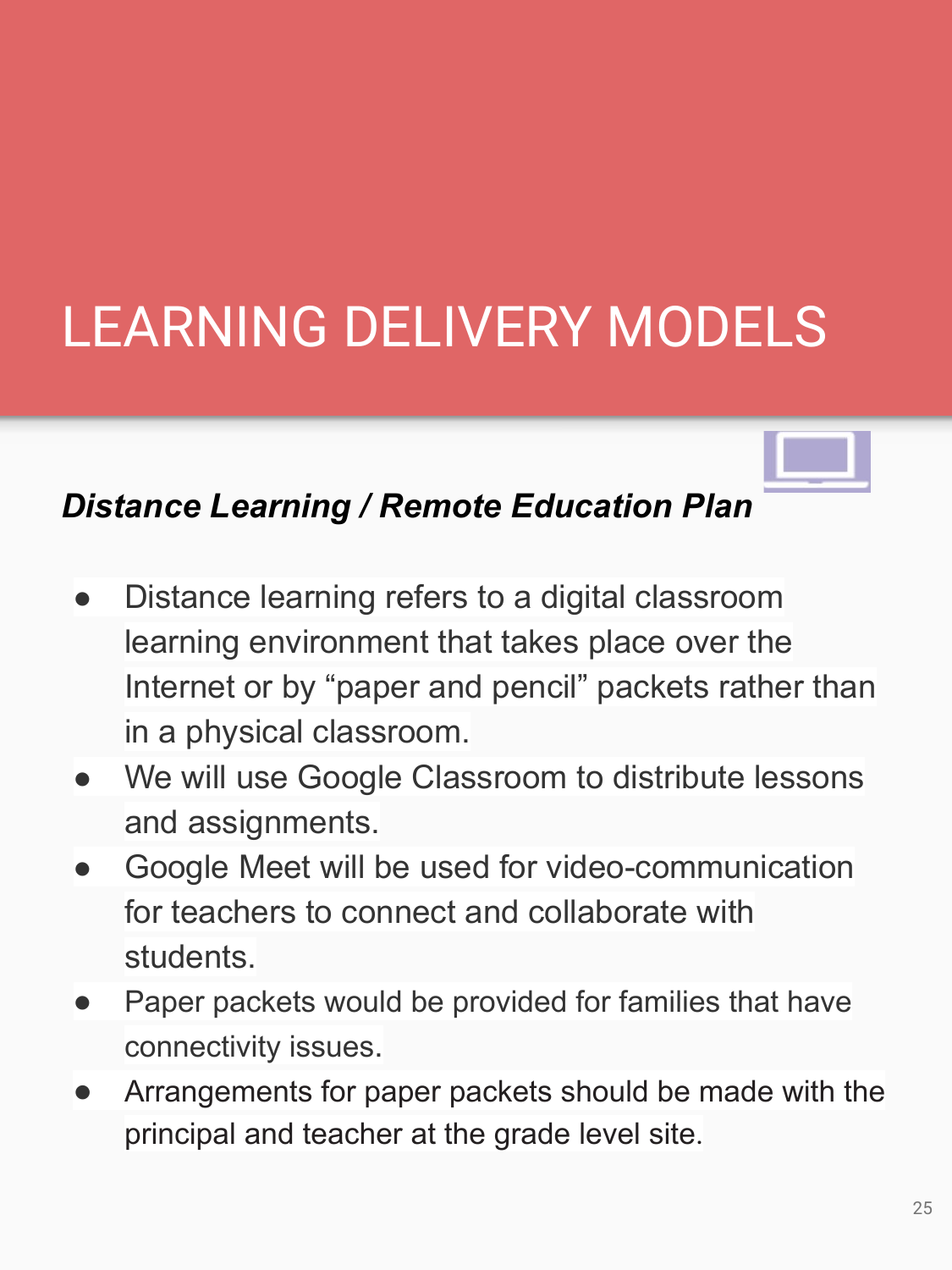## *Distance Learning / Remote Education Plan*



- Grades 6-12 would use their issued device.
- Grades PreK-5th would utilize learning menus.
- All grade levels will post learning menus.
- Paper packets would be provided for families that have connectivity issues.
- Arrangements for paper packets should be made with the principal and teacher at the grade level site.
- **THIS MODEL WOULD BE USED IF WE CLOSE DUE PANDEMIC RESTRICTIONS AND POSSIBLY IF WE CLOSE FOR INCLEMENT WEATHER.**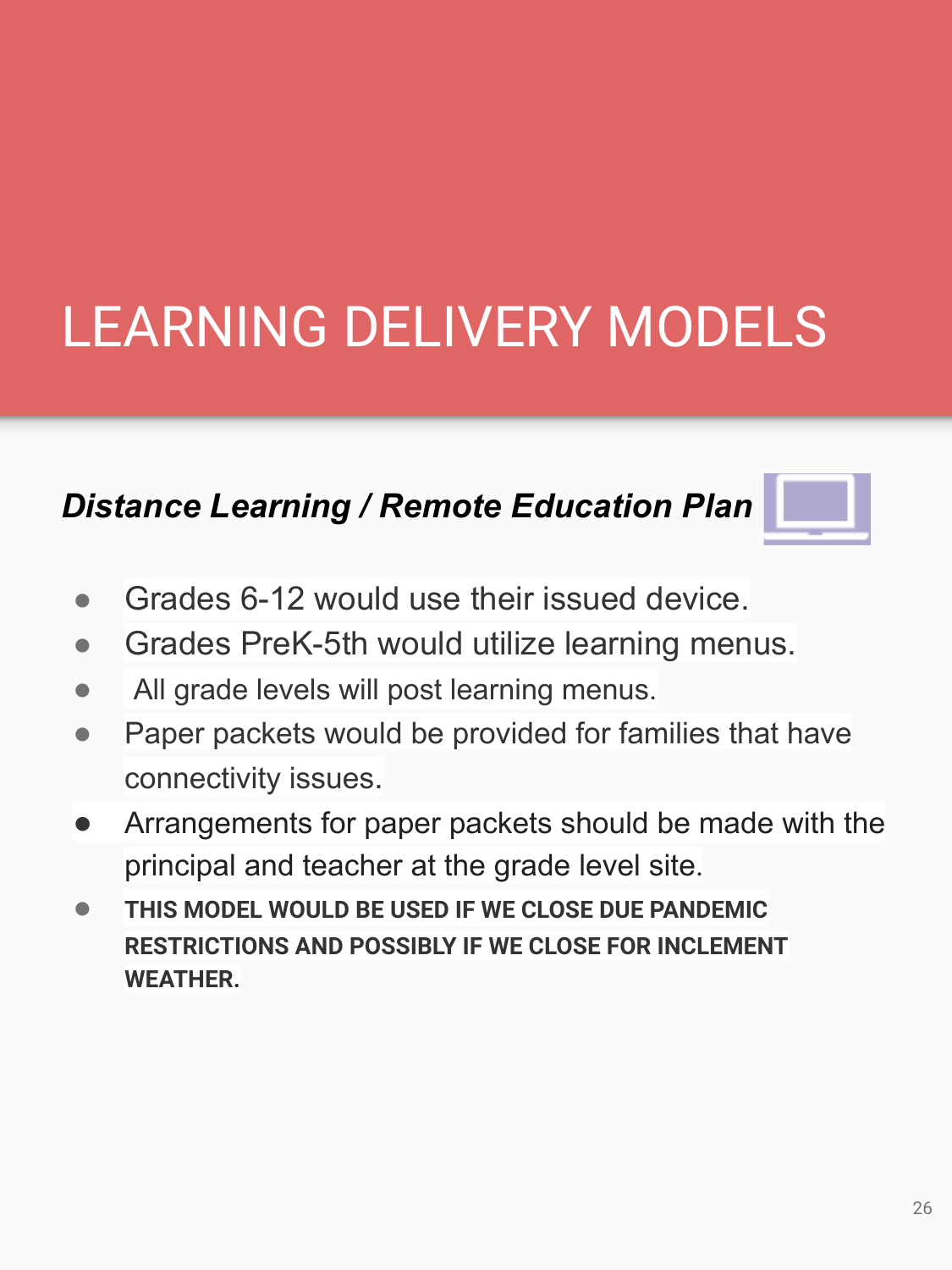## *Distance Learning / Remote Education Plan*



## **● Curriculum**

Unlike the 2019-20 Distance Learning / Remote Education program which focused on essential skills, Collinsville Schools Distance Learning / Remote Education will provide a much more in-depth and comprehensive curriculum comparable to content taught in the traditional school environment. Students can expect to dedicate approximately four hours per day to instruction that would include some digital and interactive components.

## **● Learning Platforms**

Some of the platforms include; Google Classroom, Google Meet, Math XL, Exact Path, ZEARN, In Sync, RAZ Kids, BrainPop, Khan Academy, Really Great Reading, Xtramath etc.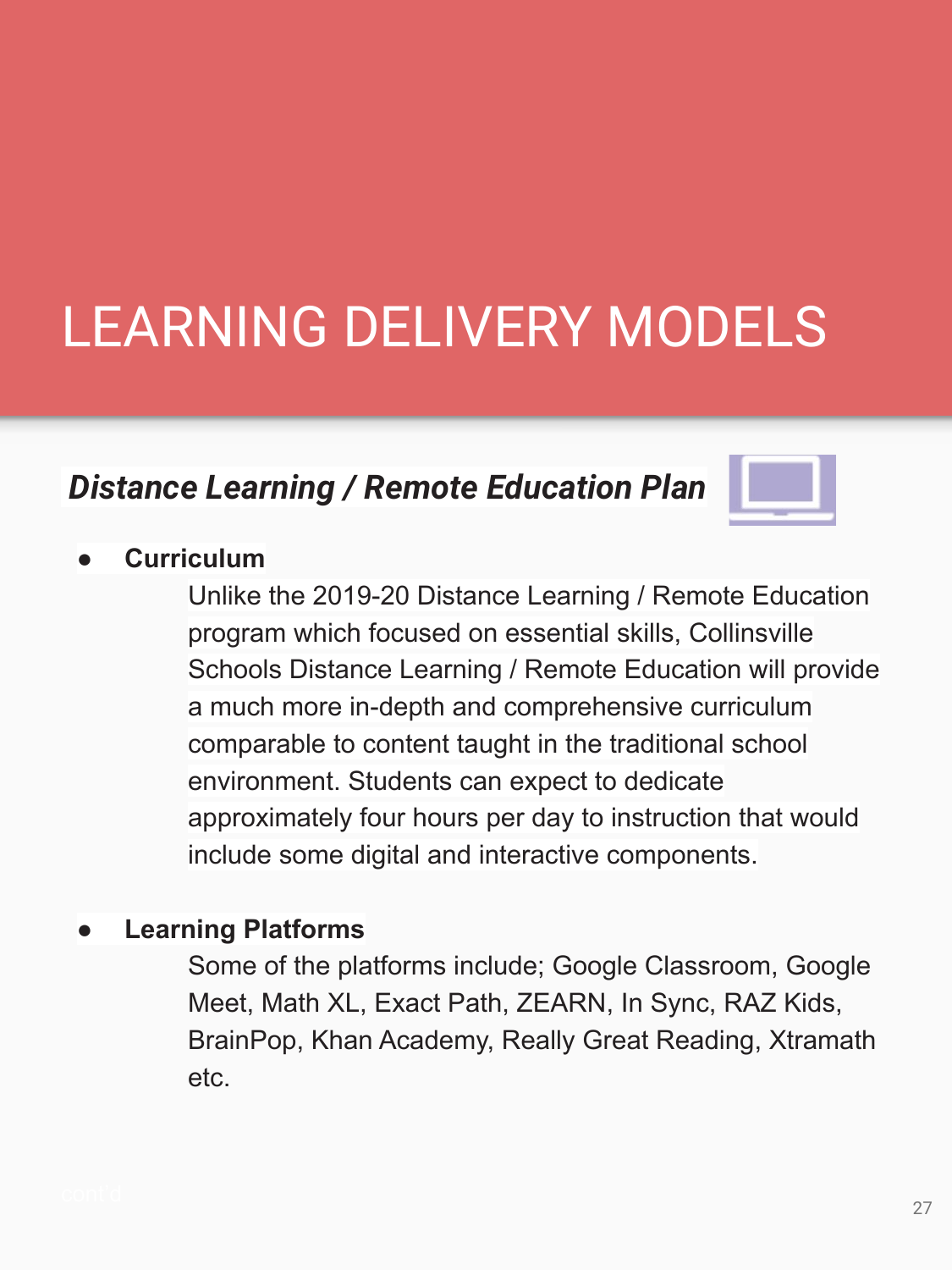## **Full Time Virtual**



- **○** The virtual classroom refers to a digital classroom learning environment that takes place over the Internet rather than in a physical classroom. It is implemented 100% through software.
- $\circ$  This will be offered to students that are unable to attend school in a traditional classroom.
- A student who enrolls through the virtual track won't be able to return to in-person learning until the next semester.
- $\circ$  6th-12th students will use Edgenuity Courseware as the software platform. Students must fill out the application on the **"COLLINSVILLE VIRTUAL ACADEMY"** page located on our website (collinsville.k12.ok.us) if this is desired.
- **This model is not available for Pre-K-5th students**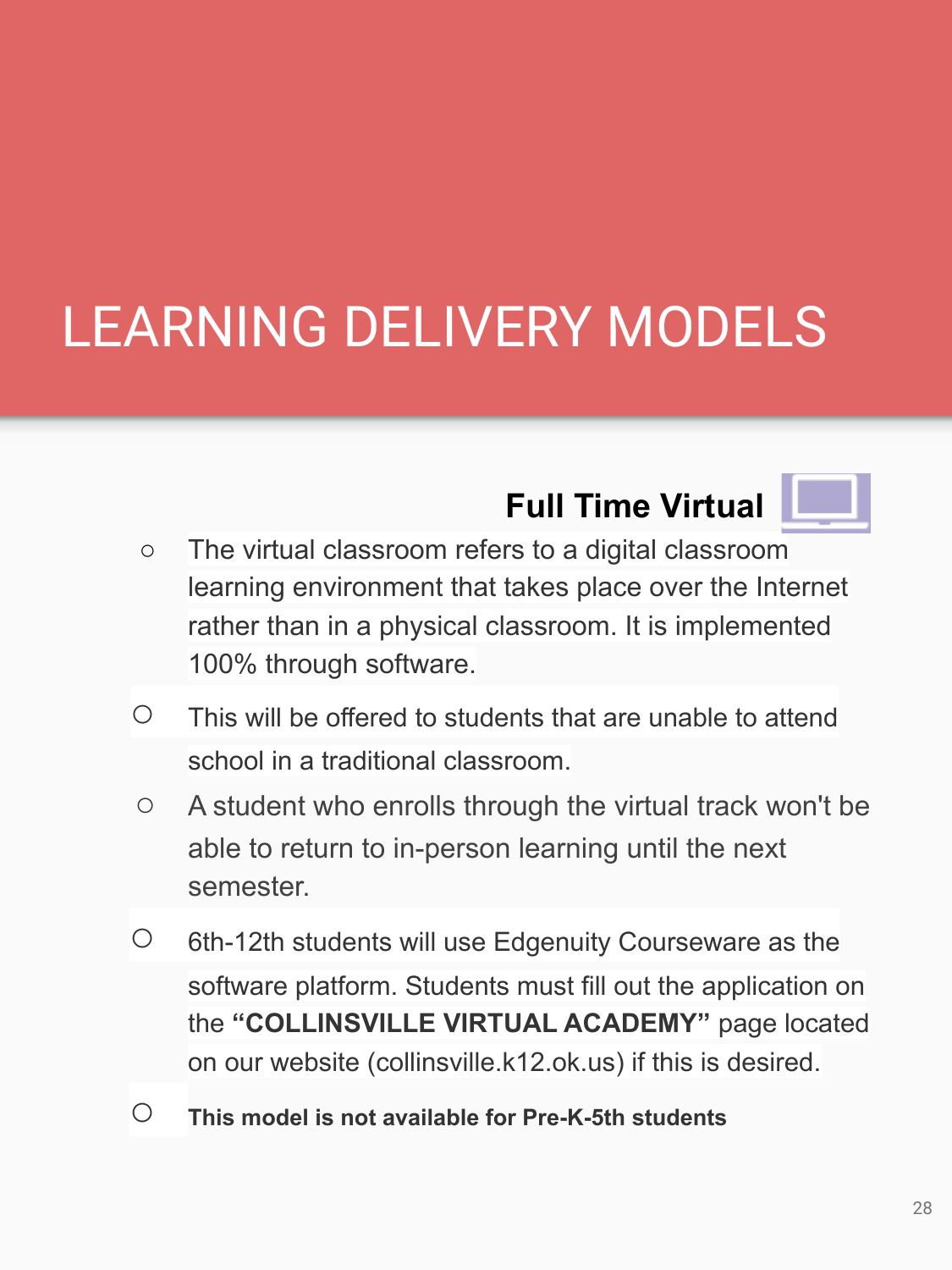## Accountability with Virtual/Distance Learning

## **Attendance**

- The district will track virtual attendance in multiple ways:
	- Student sign-in to Google Classroom
	- Sending/receiving emails
	- Viewing who is in attendance during a live video session or online chat
	- Uploads of images or videos documenting student learning
	- Documented attendance where live instruction has occurred with a teacher
	- Completion of assignments
	- Documented access to an ongoing lesson
	- Documented telephone conversations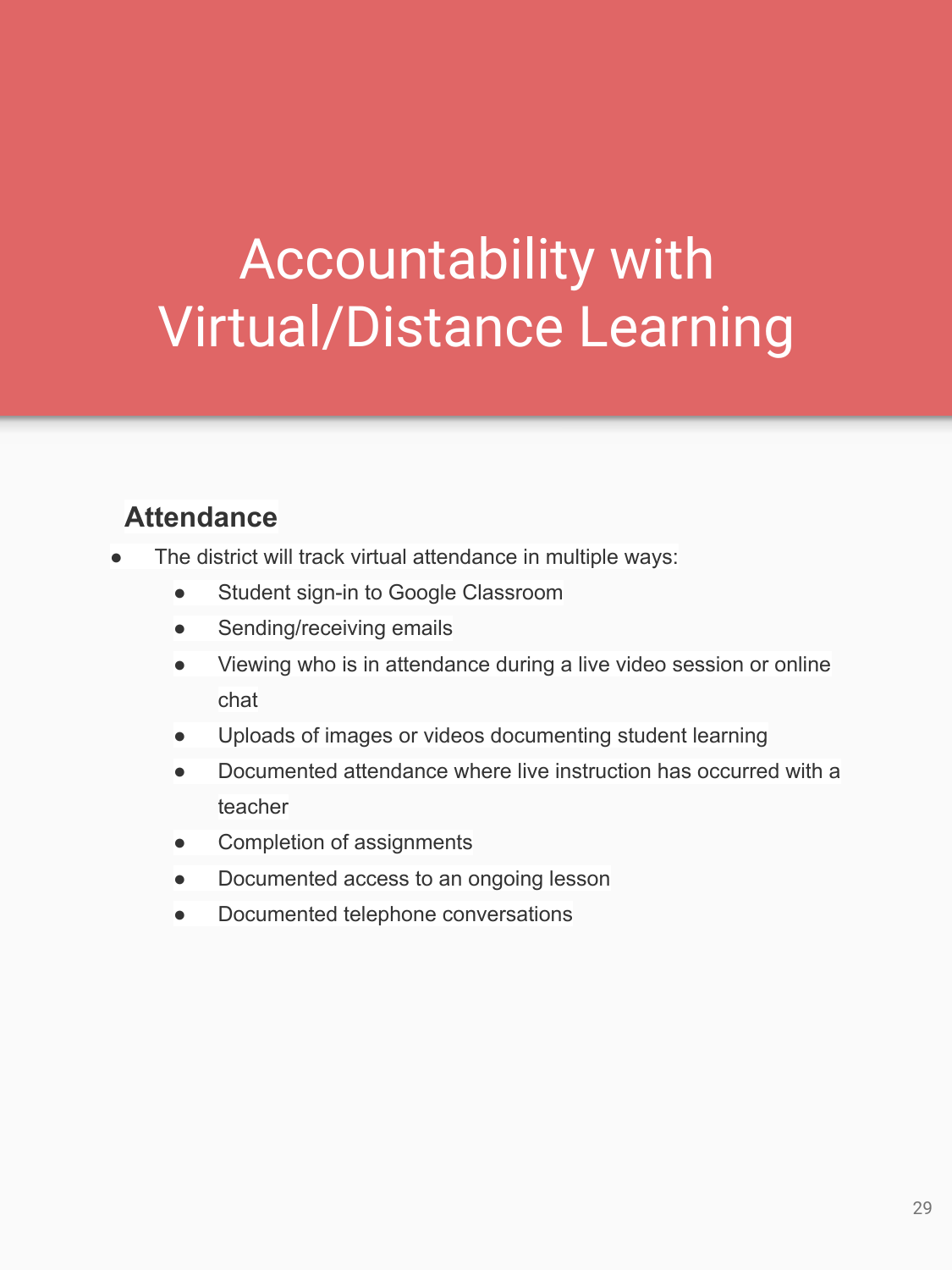## Communication / Devices

## **Devices**

Students in grades 6th-12th are going to be provided with a chromebook to use throughout the school year. Detailed information on distribution of the device will be sent out the week of July 27th.

## **Communication**

- $\circ$  The district will communicate with parents and students through the school website and Apptegy messenger. Please download directions on the app by following the app directions found on next page.
- We will be posting information on the school website as well as the school Twitter and Facebook page (see below). Please watch those for updates and added information. We will use our automated calling system to send out reminders to check those postings along with other important information as needed.

TWITTER LINK: <https://twitter.com/okcardinalchirp?lang=en>

FACEBOOK LINK: <https://www.facebook.com/collinsvillecc/>

WEBSITE LINK: [www.collinsville.k12.ok.us](http://www.collinsville.k12.ok.us)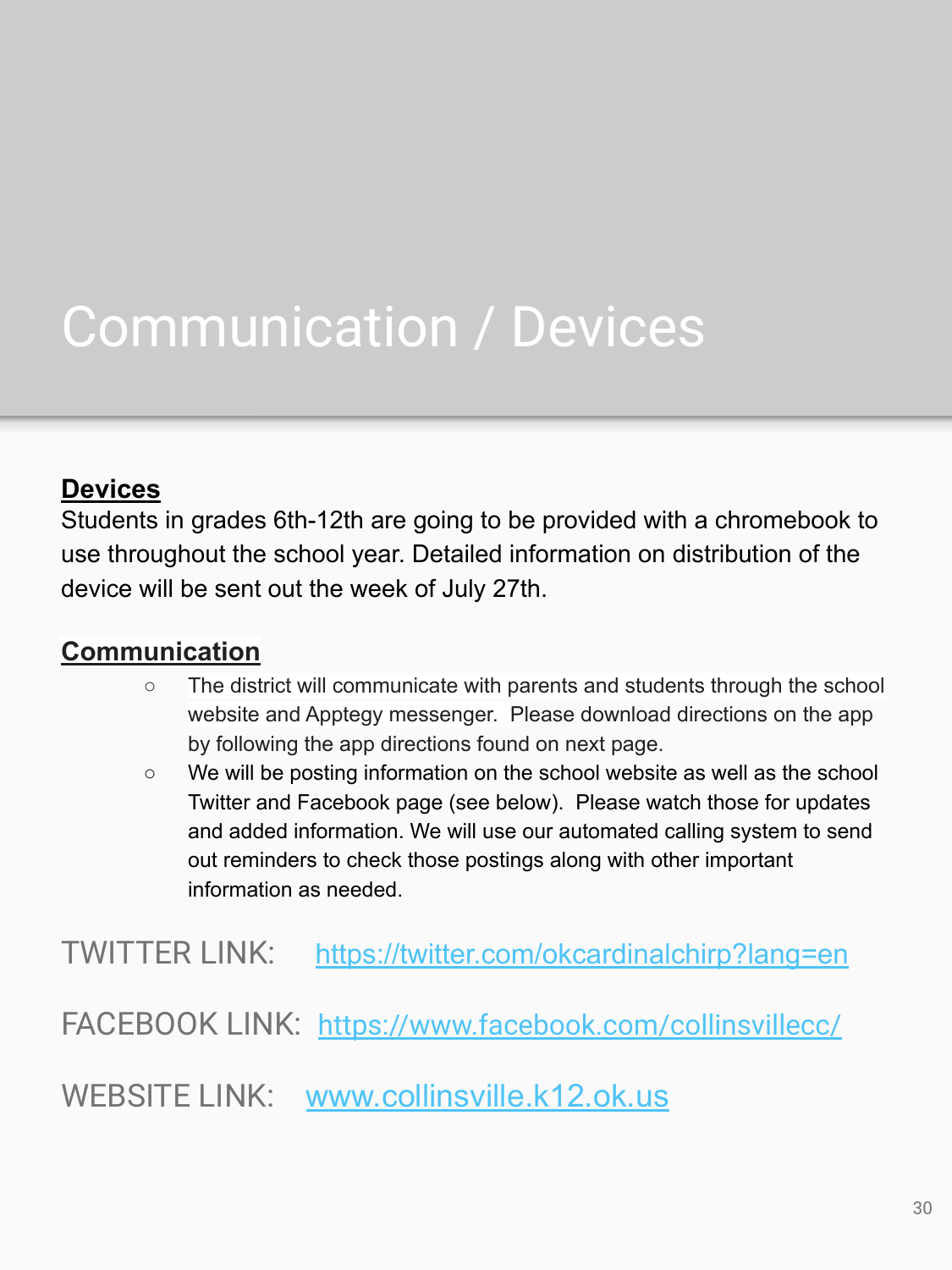## **COLLINSVILLE PUBLIC SCHOOLS' APP**



It's everything Collinsville in your pocket. With the app you can access sports scores, cafeteria menus, news updates, important documents, and even emergency notifications. Download the app on Android: http://bit.ly/2N8GzDh or iPhone: <https://apple.co/2SS5cJK>.

To receive notifications please follow these directions:

- · Download Collinsville Public Schools' app.
- Select the 3 lines in the upper left-hand corner.
- · Select "Settings."

Select "ONE OF THE SCHOOL SITES" as your default school or "Collinsville Public Schools" if you have students at more than one site.

Select "Turn on notifications."

Select all building sites in which you would like to receive notifications. (Ensure you select "Collinsville Public Schools."

· Select "Save."

If you would like to view information for Collinsville Public Schools or another school site, follow these directions: From the home screen, select the "School House" icon in the top right-hand corner. Each site has specific information for their students. If you are looking for district information, choose "Collinsville Public Schools."

If you downloaded the app prior to August, ensure you update it in settings.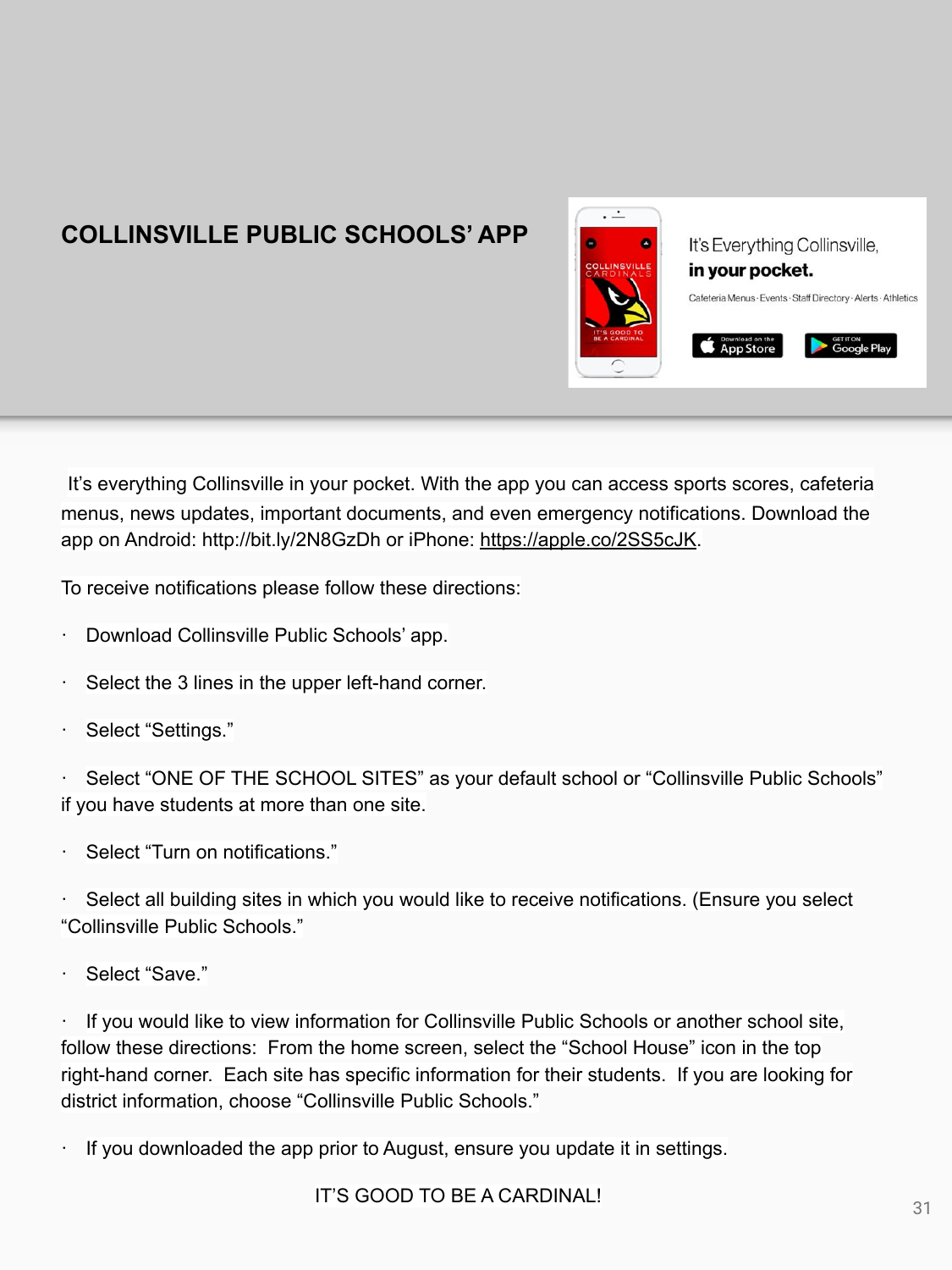## **Collinsville Public School - "Return to Learn" FAQs**

#### ● **What is Virtual Learning?**

A Virtual Learning Program means the student takes all of his/her courses in a virtual setting away from the school. Edgenuity Coursework is used for instruction. Tutoring, assistance and assessments will be given at an agreed upon location, but no classes require regular physical attendance. The Virtual Learning option is a minimum of a one semester commitment. Students have 15 calendar days at the beginning of each semester to exit the virtual learning program. After that time, it is difficult for a student to transition with success to the traditional classroom. Virtual learning is offered only for 6th-12th grades. *Each family must complete online registration in Registration Gateway. An application, intake process and eligibility is completed and finalized for virtual learning.* Please Click [HERE](https://www.collinsville.k12.ok.us/o/cva) for details **for the virtual application.**

#### ● **Do I have to live in the district to apply for a learning pathway?**

Yes**.**

#### ● Do I have to declare which learning pathway I want my child(ren) to participate in?

Each family must complete online registration in Registration Gateway. Each enrolled student will participate in traditional-distance learning unless the application, intake process and eligibility is completed and finalized virtual learning. Please Click [HERE](https://www.collinsville.k12.ok.us/o/cva) for details for the virtual application**.**

#### **● What is Blended Learning?**

A Blended Learning Program "blends" traditional classes with virtual classes offered. A "Blended Learner" is enrolled in both traditional and virtual courses. Traditional coursework is directed by a Collinsville instructor. Virtual coursework is through Edgenuity. The student will work on his/her virtual courses at home. At least one course is taken at school in a traditional classroom to be eligible for extracurricular activities. The Blended Learning option is a minimum of a one semester commitment. Transportation is only provided at regular route times. Transportation throughout the school day will be the responsibility of the parent or student. This method is typically only feasible for students in the 6th thru 12th grades. Contact your building principal to determine if this is an appropriate method for your student.

#### **● Can students switch their learning pathway in the middle of the semester?**

We are requiring that students choose their path by July 31st by contacting either the Enrollment Office or their building administration. Students will have until Sept. 11th to make a change in their pathway. After that date, they must finish their path until the first semester is over. They will then have the ability to make a change for their 2nd semester.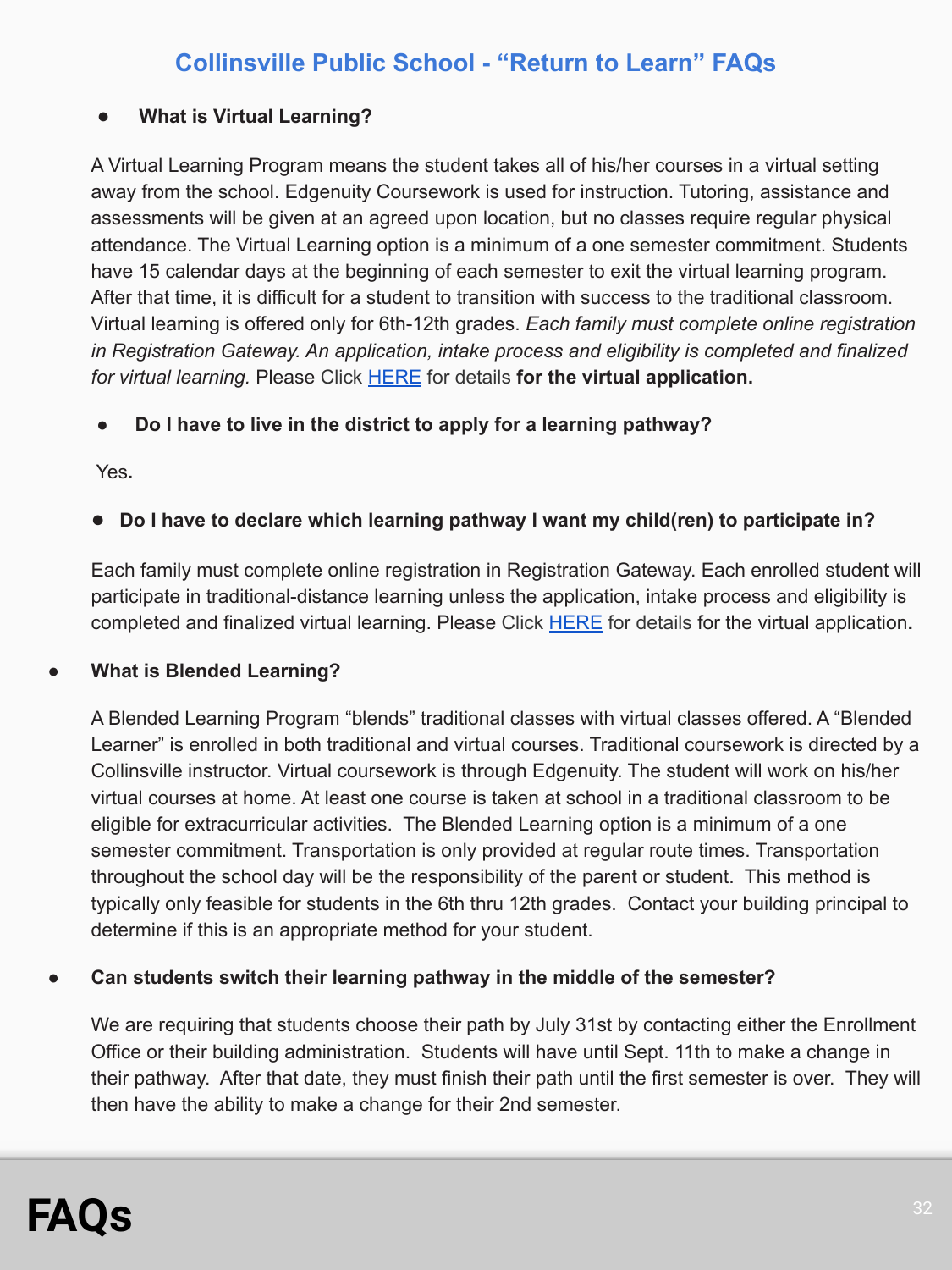## **FAQs (cont.)**

#### ● **How do I enroll my student virtual learning?**

If interested in the virtual option, an application and intake process must be completed and finalized. Some students may not meet the requirements for the program. The appropriateness of these options for individuals will be determined through the application and intake process.

### ● **What is Edgenuity?**

 Edgenuity is a content management system that provides an online/digital learning curriculum for students who wish to learn in a fulltime virtual classroom setting.

#### ● **Would there be a fee for some courses in Edgenuity?**

No.

### What transportation will be offered for students who choose the virtual or blended **learning pathway?**

Transportation will only be offered during the regular a.m. and p.m. routes. Transportation throughout the school day will be the responsibility of the parent or student.

#### ● **When will we use Distance Learning / Remote Education?**

Distance learning / Remote Education will be used when school is closed due to a RED level threat on the COVID-19 Alert System. We are also looking into using Distance Learning / Remote Education during inclement weather or other unforeseen circumstances...more information on these possibilities will be coming later.

### ● **Will all athletics, electives, and fine arts classes continue to be offered at all current levels and will there be any restrictions?**

Depending on the level of community spread, all athletics and activities will continue as planned with extra measures taken to ensure the safety of students and staff. Additional measures may be implemented as needed. If the district pivots to "Distance Learning" / "Remote Education", all activities will be suspended until further notice.

#### ● **Will the school district calendar change for 2020-2021?**

 It is our goal for the calendar dates to stay the same. No closures are planned. If a closure was required for health and safety of our students and staff, we would continue to provide instruction for students at home via "Distance Learning" (6th thru 12th grades) and "Remote Education" (PK thru 5th grades).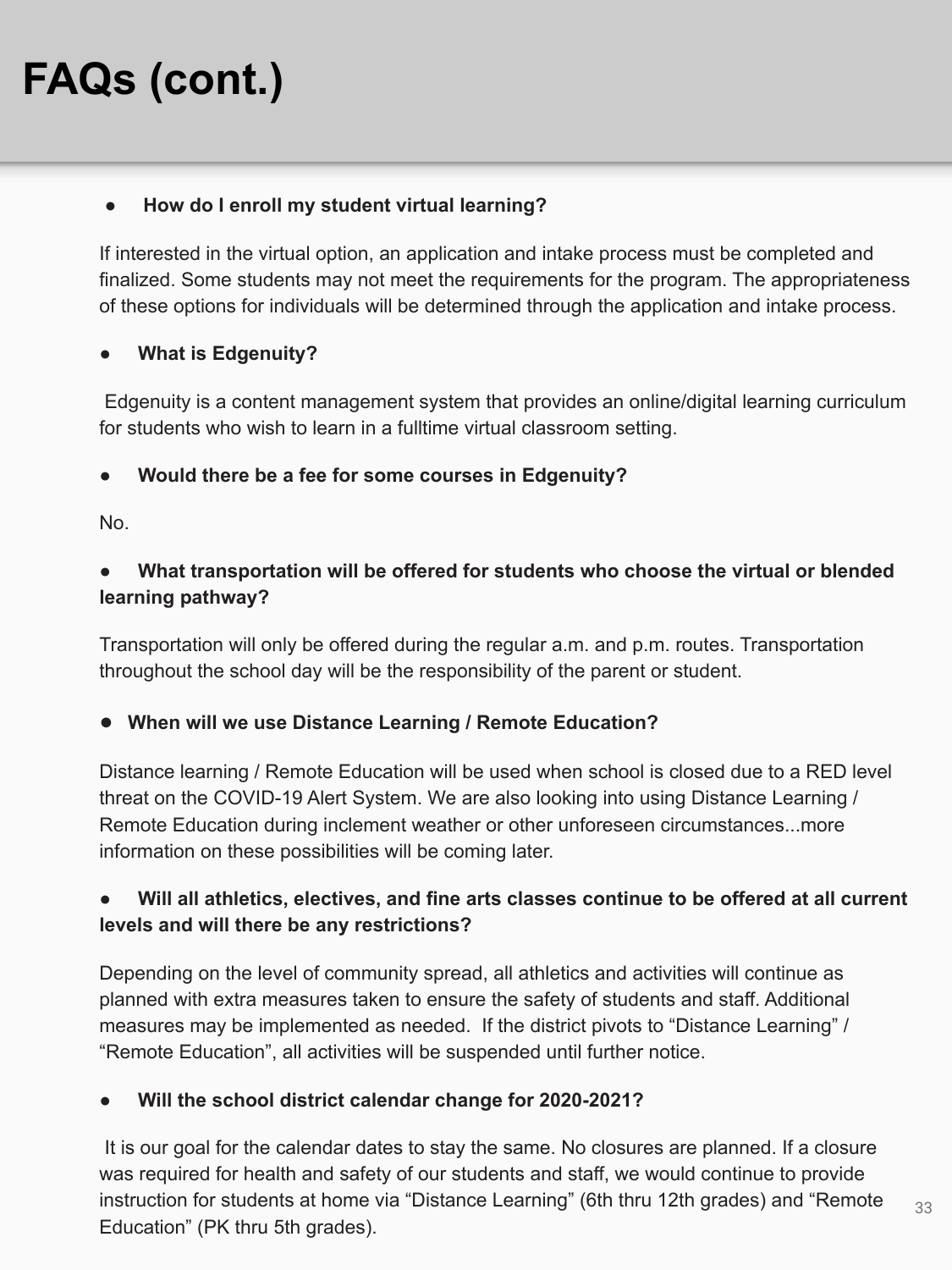### **● What determines the level of community spread?**

Collinsville will work with the Oklahoma State Department of Health, area County Health Departments (Tulsa, Rogers, and Washington), and the State Department of Education to determine these levels. We will use the Oklahoma State Department of Health's COVID-19 Alert System ([https://coronavirus.health.ok.gov/covid-19-alert-system\)](https://coronavirus.health.ok.gov/covid-19-alert-system) as our current day-to-day determination source.

### Where will the information come from regarding the number of cases for community **spread?**

Collinsville will monitor the number of COVID cases in our community through the Oklahoma State Department of Health. Collinsville will follow any mandates set forth from the county, city or state.

### ● **Why will temperatures not be taken upon entering the school building?**

Entering the school building is not the first contact for many students. A student's first c contact may be at the bus stops, early morning activities, carpools, before school daycare, parking lots, etc. Temperatures can be an indicator of a variety of illnesses and is not necessarily the first indicator of COVID. Collinsville has always asked that students remain home if they have a temperature without medicine. We need our parents to partner with us in order to keep all children and staff safe by self-regulating symptoms and temperature checks.

### ● **If masks were in the "recommendation" phase, would there be times our student(s) would be "required" to wear a mask?**

Depending on the COVID-19 Alert System, schools may implement "Mask Zones" and "Mask Free Zones". There may be certain staff members who are considered in the vulnerable population. The teacher or school site may ask the students in a particular class to wear masks in an effort to allow that staff member the ability to come to work and teach as well as keep that staff member as safe as possible. Building Admin will designate these areas and, as a district, we will inform whether we are in a "recommendation" or "required" phase as soon as possible.

#### ● **What is considered a 'highly populated' area where masks are recommended?**

Depending on the level of community spread, schools may implement "Mask Zones" and "Mask Free Zones". Highly populated areas in our school sites would be larger classrooms, gymnasiums, hallways/passing times, larger gatherings such as Commons Areas and cafeterias. Also, during drop off and pick-up times at our buildings.

## **FAQs (cont.)**